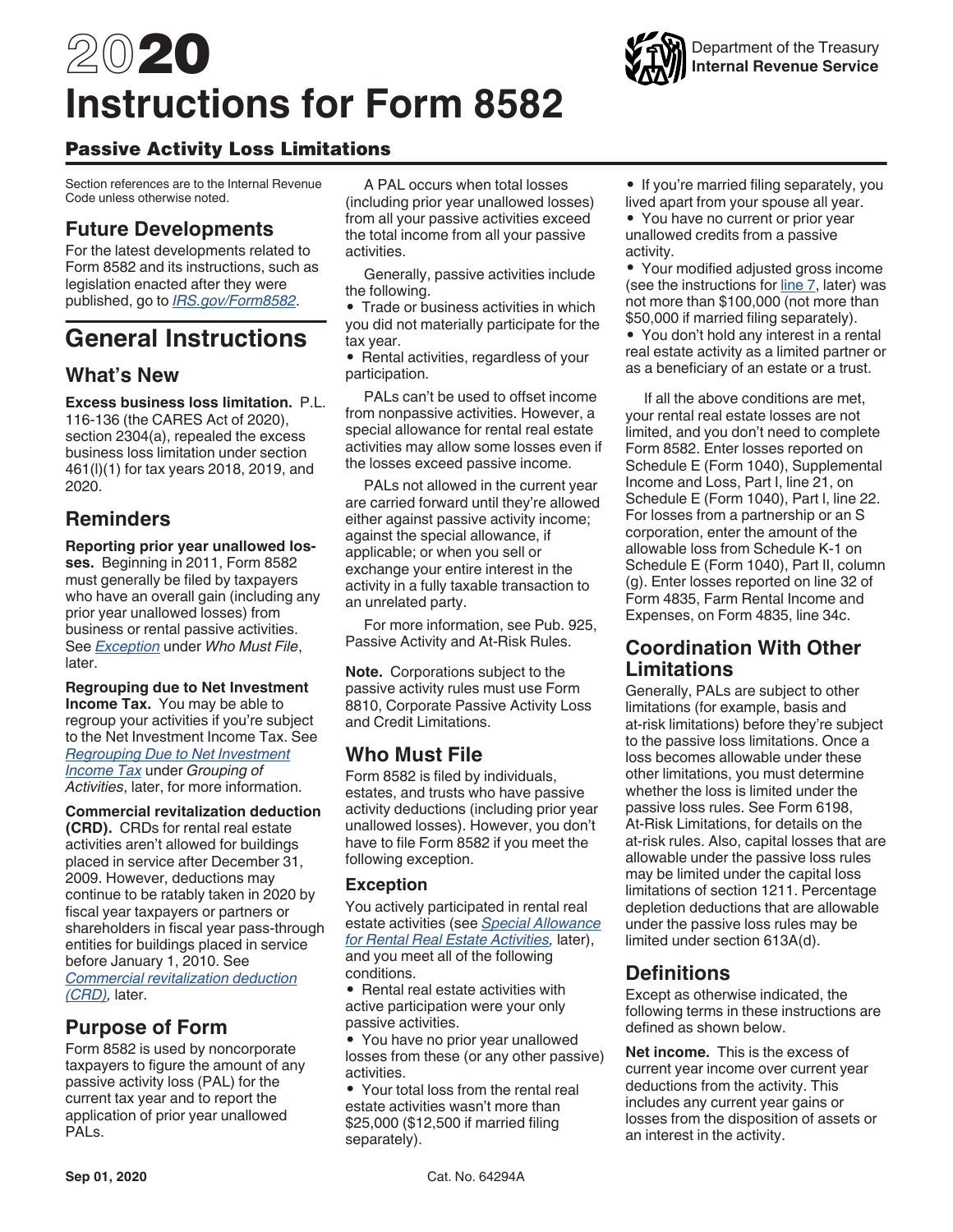<span id="page-1-0"></span>**Net loss.** This is the excess of current year deductions over current year income from the activity. This includes any current year gains or losses from the disposition of assets or an interest in the activity.

**Overall gain.** This is the excess of the "net income" from the activity over the prior year unallowed losses from the activity.

**Overall loss.** This is (a) the excess of the prior year unallowed losses from the activity over the "net income" from the activity, or (b) the prior year unallowed losses from the activity plus the "net loss" from the activity.

**Prior year unallowed losses.** These are the losses from an activity that were disallowed under the PAL limitations in a prior year and carried forward to the tax year under section 469(b). See Regulations section 1.469-1(f)(4) and Pub. 925.

# **Activities That Are Not Passive Activities**

The following aren't passive activities.

1. Trade or business activities in which you materially participated for the tax year.

2. Any rental real estate activity in which you materially participated if you were a "real estate professional" for the tax year. You were a real estate professional only if:

a. More than half of the personal services you performed in trades or businesses during the tax year were performed in real property trades or businesses in which you materially participated, and

b. You performed more than 750 hours of services during the tax year in real property trades or businesses in which you materially participated.

For purposes of whether you materially participated under item (2), each interest in rental real estate is a separate activity, unless you elect to treat all interests in rental real estate as one activity. For details on making this election, see the Instructions for Schedule E (Form 1040).

If you're married filing jointly, one spouse must separately meet both (2)(a) and (2)(b) without taking into account services performed by the other spouse.

A real property trade or business is any real property development, redevelopment, construction, reconstruction, acquisition, conversion, rental, operation, management, leasing, or brokerage trade or business.

Services you performed as an employee aren't treated as performed in a real property trade or business unless you owned more than 5% of the stock (or more than 5% of the capital or profits interest) in the employer.

**Note.** If a rental real estate activity isn't a passive activity for the current year, any prior year unallowed loss is treated as a loss from a former passive activity. See *[Former Passive Activities](#page-6-0),* later.

3. A working interest in an oil or gas well. Your working interest must be held directly or through an entity that doesn't limit your liability (such as a general partner interest in a partnership). In this case, it doesn't matter whether you materially participated in the activity for the tax year.

If, however, your liability was limited for part of the year (for example, you converted your general partner interest to a limited partner interest during the year), some of your income and losses from the working interest may be treated as passive activity gross income and passive activity deductions. See Temporary Regulations section 1.469-1T(e)(4)(ii).

4. The rental of a dwelling unit you used as a residence if section 280A(c) (5) applies. This section applies if you rented out a dwelling unit that you also used as a home during the year for a number of days that exceeds the greater of 14 days or 10% of the number of days during the year that the home was rented at a fair rental.

5. An activity of trading personal property for the account of owners of interests in the activity. For purposes of this rule, personal property means property that's actively traded, such as stocks, bonds, and other securities. See Temporary Regulations section  $1.469 - 1T(e)(6)$  for more details.

Generally, income and losses from these activities aren't entered on Form 8582. However, losses from these activities may be subject to limitations other than the passive loss rules.

# **Trade or Business Activities**

A trade or business activity is an activity (other than a rental activity or an activity treated as incidental to an activity of holding property for investment) that:

1. Involves the conduct of a trade or business (within the meaning of section 162),

2. Is conducted in anticipation of starting a trade or business, or

3. Involves research or experimental expenditures deductible under section 174 (or that would be if you chose to deduct rather than capitalize them).

Trade or business activities are generally reported on Schedule C (Form 1040), Profit or Loss From Business (Sole Proprietorship); Schedule F (Form 1040), Profit or Loss From Farming; or in Part II or III of Schedule E (Form 1040). For trade or business activities that are significant participation passive activities (defined in item 4 under *[Tests](#page-3-0)  [for individuals](#page-3-0)*, later), see Pub. 925 for how to report their income or losses.

# **Rental Activities**

A rental activity is a passive activity even if you materially participated in the activity (unless it's a rental real estate activity in which you materially participated and you were a real estate professional).

An activity is a rental activity if tangible property (real or personal) is used by customers or held for use by customers and the gross income (or expected gross income) from the activity represents amounts paid (or to be paid) mainly for the use of the property. It doesn't matter whether the use is under a lease, a service contract, or some other arrangement.

However, if you meet any of the five exceptions below, the rental of the property isn't treated as a rental activity. See *[Reporting Income and Losses](#page-2-0) [From the Activities](#page-2-0)*, later, if you meet any of the exceptions.

## **Exceptions**

An activity is not a rental activity if any of the following apply.

1. The average period of customer use is:

a. 7 days or less, or

b. 30 days or less and significant personal services were provided in making the rental property available for customer use.

Figure the average period of customer use for a class of property by dividing the total number of days in all rental periods by the number of rentals during the tax year. If the activity involves renting more than one class of property, multiply the average period of customer use of each class by the ratio of the gross rental income from that class to the activity's total gross rental income. The activity's average period of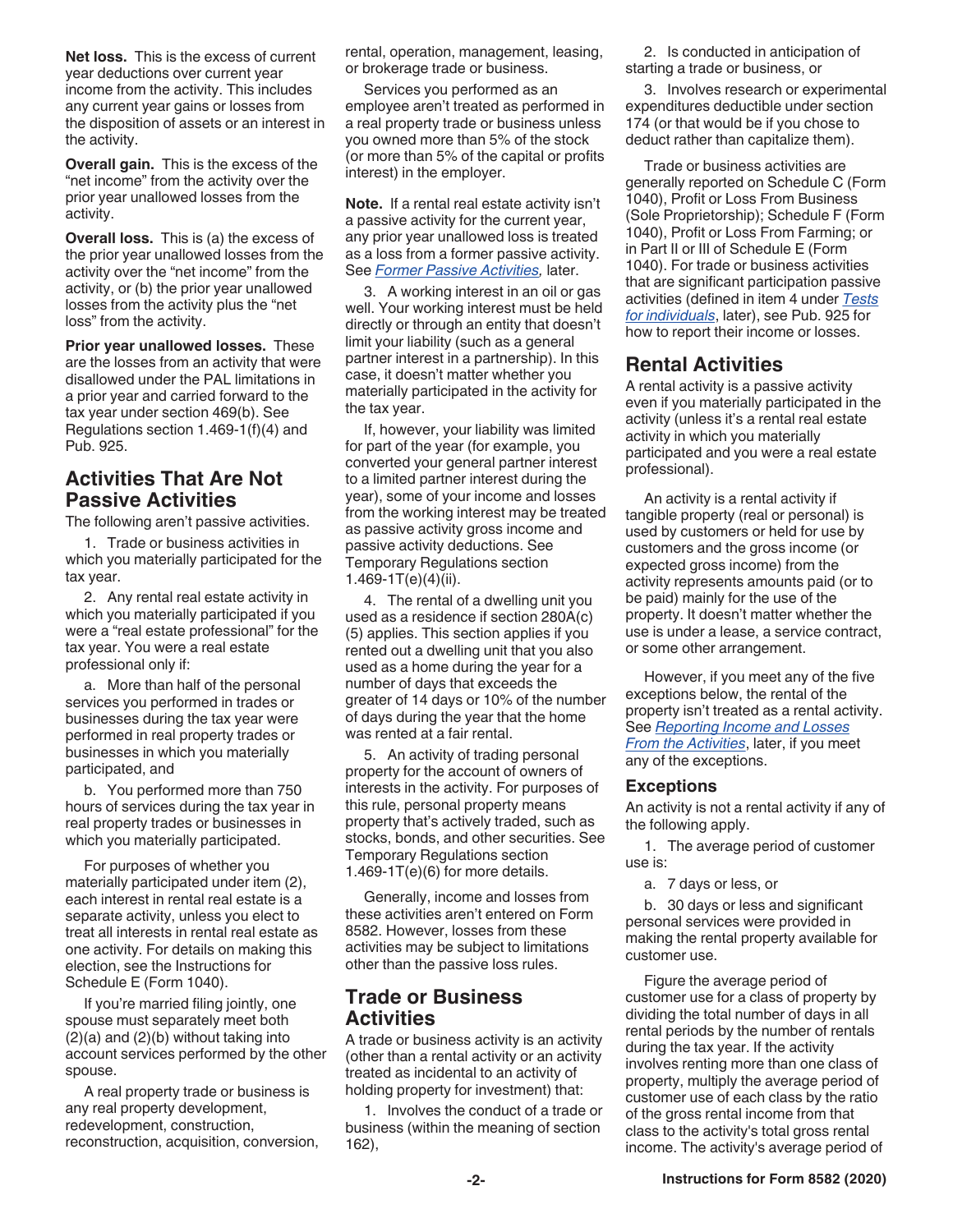<span id="page-2-0"></span>customer use equals the sum of these class-by-class average periods weighted by gross income. See Regulations section 1.469-1(e)(3)(iii).

Significant personal services include only services performed by individuals. To determine if personal services are significant, all relevant facts and circumstances are taken into consideration, including the frequency of the services, the type and amount of labor required to perform the services, and the value of the services relative to the amount charged for use of the property.

2. Extraordinary personal services were provided in making the rental property available for customer use. This applies only if the services are performed by individuals and the customers' use of the property is incidental to their receipt of the services.

3. Rental of the property is incidental to a nonrental activity.

The rental of property is incidental to an activity of holding property for investment if the main purpose of holding the property is to realize a gain from its appreciation and the gross rental income is less than 2% of the smaller of the unadjusted basis or the fair market value (FMV) of the property.

Unadjusted basis is the cost of the property without regard to depreciation deductions or any other basis adjustment described in section 1016.

The rental of property is incidental to a trade or business activity if:

a. You own an interest in the trade or business activity during the tax year,

b. The rental property was mainly used in the trade or business activity during the tax year or during at least 2 of the 5 preceding tax years, and

c. The gross rental income from the property is less than 2% of the smaller of the unadjusted basis or the FMV of the property.

Lodging provided for the employer's convenience to an employee or the employee's spouse or dependents is incidental to the activity or activities in which the employee performs services.

4. You customarily make the rental property available during defined business hours for nonexclusive use by various customers.

5. You provide property for use in a nonrental activity of a partnership, S corporation, or a joint venture in your capacity as an owner of an interest in the partnership, S corporation, or joint venture.

*Example.* If a partner contributes the use of property to a partnership, none of the partner's distributive share of partnership income is income from a rental activity unless the partnership is engaged in a rental activity.

Also, a partner's gross income from a guaranteed payment under section 707(c) isn't income from a rental activity. The determination of whether the property used in the activity is provided in the partner's capacity as an owner of an interest in the partnership is made on the basis of all the facts and circumstances.

## **Reporting Income and Losses From the Activities**

If an activity meets any of the five exceptions listed above, it's not a rental activity. You must then determine:

1. Whether your rental of the property is a trade or business activity (see *[Trade or Business Activities](#page-1-0)*, earlier), and, if so,

2. Whether you materially participated in the activity for the tax year (see *[Material Participation](#page-3-0)*, later).

If the activity is a trade or business activity in which you didn't materially participate, enter the income and losses from the activity on [Worksheet 3.](#page-8-0)

If the activity is a trade or business activity in which you did materially participate, report any income or loss from the activity on the forms or schedules normally used.

If the rental activity didn't meet any of the five exceptions, it's generally a passive activity. However, special rules apply if you conduct the rental activity through a publicly traded partnership (PTP) or if any of the rules described under *[Recharacterization of Passive](#page-6-0)  [Income](#page-6-0)*, later, apply. Also see the **PTP** rules, later.

If none of the special rules apply, enter the income and losses from the passive rental activity on Worksheet 1, 2, or 3. See the instructions for [Worksheets 1, 2, and 3](#page-7-0) for details.

# **Special Allowance for Rental Real Estate Activities**

**Active participation.** If you actively participated in a passive rental real estate activity, you may be able to deduct up to \$25,000 of loss from the activity from your nonpassive income. This special allowance is an exception to the general rule disallowing losses in excess of income from passive activities.

The special allowance isn't available if you were married, are filing a separate return for the year, and lived with your spouse at any time during the year.

Only an individual, a qualifying estate, or a qualified revocable trust that made an election to treat the trust as part of the decedent's estate may actively participate in a rental real estate activity. Unless future regulations provide an exception, limited partners are not treated as actively participating in a partnership's rental real estate activity.

A qualifying estate is the estate of a decedent for tax years ending less than 2 years after the date of the decedent's death if the decedent would've satisfied the active participation requirements for the rental real estate activity for the tax year the decedent died.

A qualified revocable trust may elect to be treated as part of a decedent's estate for purposes of the special allowance for active participation in rental real estate activities. The election must be made by both the executor (if any) of the decedent's estate and the trustee of the revocable trust. For details, see Regulations section 1.645-1. To make this election, see the instructions on Form 8855, Election To Treat a Qualified Revocable Trust as Part of an Estate.

You aren't considered to actively participate in a rental real estate activity if at any time during the tax year your interest (including your spouse's interest) in the activity was less than 10% (by value) of all interests in the activity.

Active participation is a less stringent requirement than material participation (see *[Material Participation,](#page-3-0)* later). You may be treated as actively participating if, for example, you participated in making management decisions or arranged for others to provide services (such as repairs) in a significant and bona fide sense. Management decisions that may count as active participation include:

- Approving new tenants,
- Deciding on rental terms,
- Approving capital or repair
- expenditures, and
- Other similar decisions.
- The maximum special allowance is:

• \$25,000 for single individuals and married individuals filing a joint return for the tax year.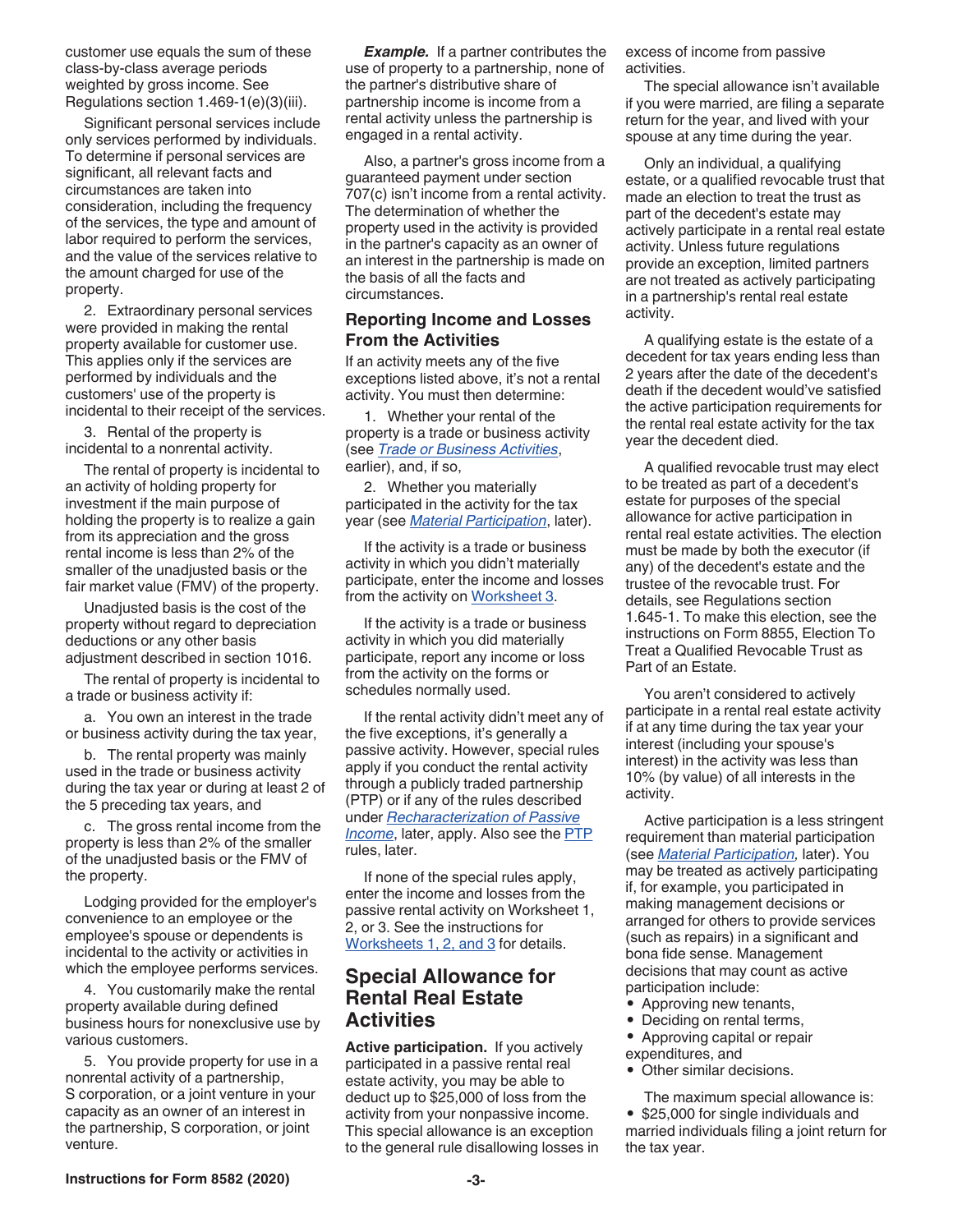<span id="page-3-0"></span>• \$12,500 for married individuals who file separate returns for the tax year and lived apart from their spouses at all times during the tax year.

• \$25,000 for a qualifying estate reduced by the special allowance for which the surviving spouse qualified.

**Modified adjusted gross income limitation.** If your modified adjusted gross income (see the instructions for [line 7](#page-8-0), later) is \$100,000 or less (\$50,000 or less if married filing separately), your loss is deductible up to the amount of the maximum special allowance referred to in the preceding paragraph.

If your modified adjusted gross income is more than \$100,000 (\$50,000 if married filing separately) but less than \$150,000 (\$75,000 if married filing separately), your special allowance is limited to 50% of the difference between \$150,000 (\$75,000 if married filing separately) and your modified adjusted gross income.

Generally, if your modified adjusted gross income is \$150,000 or more (\$75,000 or more if married filing separately), there is no special allowance.

If you qualify under the active participation rules, use Worksheet 1. See the instructions for [Worksheet 1](#page-7-0), later.

**Commercial revitalization deduction (CRD).** The special \$25,000 allowance for the CRD from rental real estate activities isn't subject to the active participation rules or modified adjusted gross income limits just discussed. The \$25,000 allowance must first be applied to losses from rental real estate activities with active participation, figured without regard to the CRD (see **[Part II](#page-8-0)**, later). Any remaining portion of the \$25,000 allowance is available for the CRD from rental real estate activities (see *[Part III](#page-9-0)*, later). See the instructions for [Worksheet 2](#page-8-0).

Generally, you can't claim a current year CRD for 2020 unless you are a fiscal year taxpayer or you are a partner or shareholder in a fiscal year pass-through entity that had a CRD for a building placed in service before 2010 and elected to ratably claim a deduction for the CRD over a period of 120 months that included all or part of 2019.



*You can't claim a CRD for a building placed in service after*  **CAUTION**<br> *December 31, 2009.* 

# **Material Participation**

For the material participation tests listed below, participation generally includes any work done in connection with an activity if you owned an interest in the activity at the time you did the work. The capacity in which you did the work doesn't matter. However, work isn't participation if:

• It isn't work that an owner would customarily do in the same type of activity, and

• One of your main reasons for doing the work was to avoid the disallowance of losses or credits from the activity under the passive activity rules.

**Proof of participation.** You may prove your participation in an activity by any reasonable means. You don't have to maintain contemporaneous daily time reports, logs, or similar documents if you can establish your participation by other reasonable means. For this purpose, reasonable means include, but are not limited to, identifying services performed over a period of time and the approximate number of hours spent performing the services during that period, based on appointment books, calendars, or narrative summaries.

**Tests for individuals.** You materially participated for the tax year in an activity if you satisfy at least one of the following tests.

1. You participated in the activity for more than 500 hours.

2. Your participation in the activity for the tax year was substantially all of the participation in the activity of all individuals (including individuals who didn't own any interest in the activity) for the year.

3. You participated in the activity for more than 100 hours during the tax year, and you participated at least as much as any other individual (including individuals who didn't own any interest in the activity) for the year.

4. The activity is a significant participation activity for the tax year, and you participated in all significant participation activities during the year for more than 500 hours.

A significant participation activity is any trade or business activity in which you participated for more than 100 hours during the year and in which you didn't materially participate under any of the material participation tests (other than this fourth test).

5. You materially participated in the activity (other than by meeting this fifth test) for any 5 (whether or not

consecutive) of the 10 immediately preceding tax years.

6. The activity is a personal service activity in which you materially participated for any 3 (whether or not consecutive) preceding tax years.

An activity is a personal service activity if it involves the performance of personal services in the fields of health, law, engineering, architecture, accounting, actuarial science, performing arts, consulting, or in any other trade or business in which capital isn't a material income-producing factor.

7. Based on all the facts and circumstances, you participated in the activity on a regular, continuous, and substantial basis during the tax year.

You didn't materially participate in the activity under this seventh test, however, if you participated in the activity for 100 hours or less during the tax year.

Your participation in managing the activity doesn't count in determining whether you materially participated under this test if:

a. Any person (except you) received compensation for performing services in the management of the activity, or

b. Any individual spent more hours during the tax year performing services in the management of the activity than you did (regardless of whether the individual was compensated for the management services).

**Test for a spouse.** Participation by your spouse during the tax year in an activity you own may be counted as your participation in the activity even if your spouse didn't own an interest in the activity and whether or not you and your spouse file a joint return for the tax year.

**Tests for investors.** Work done as an investor in an activity isn't treated as participation unless you were directly involved in the day-to-day management or operations of the activity. For purposes of this test, work done as an investor includes the following.

1. Studying and reviewing financial statements or reports on operations of the activity.

2. Preparing or compiling summaries or analyses of the finances or operations of the activity for your own use.

3. Monitoring the finances or operations of the activity in a nonmanagerial capacity.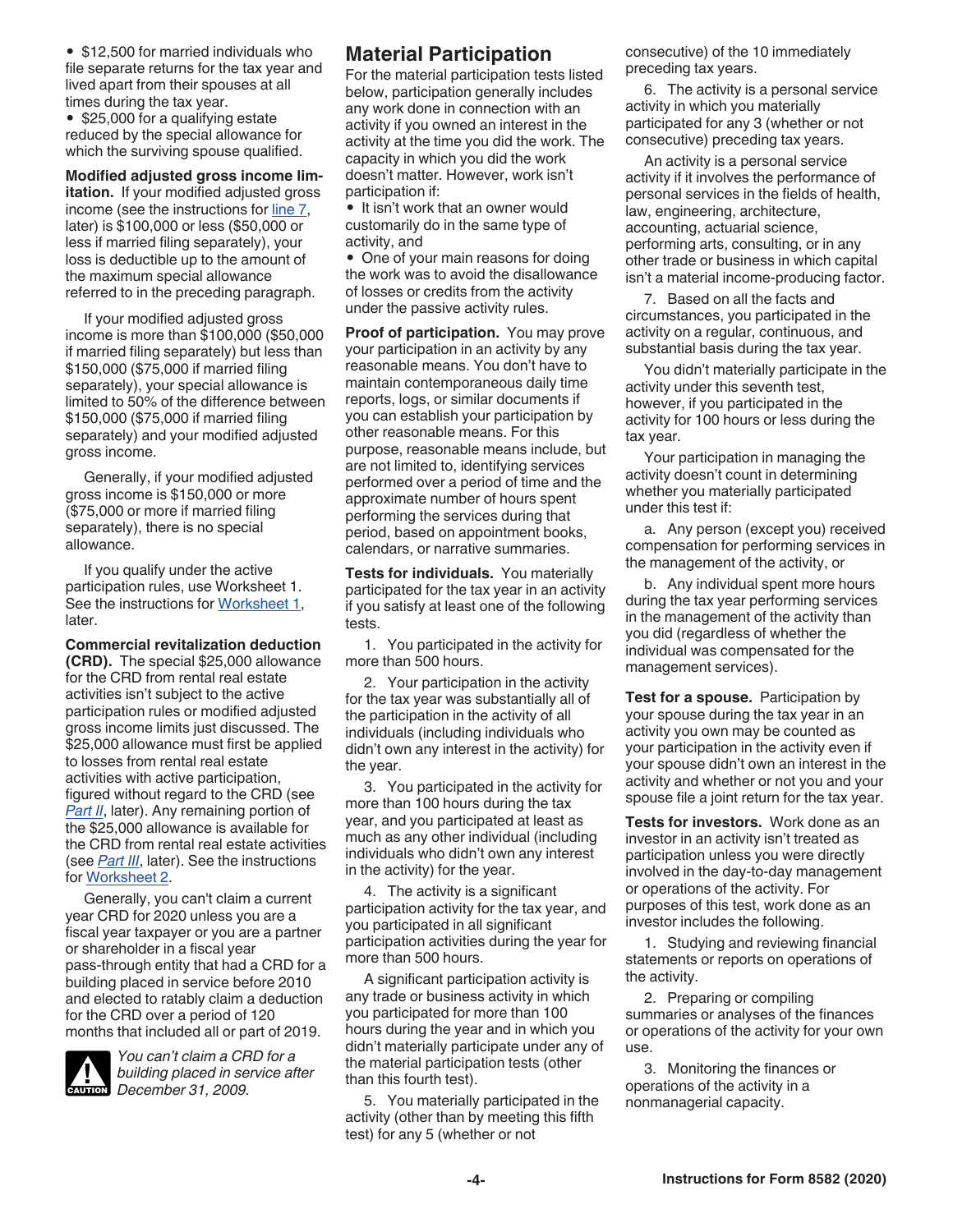#### <span id="page-4-0"></span>**Special rules for limited partners.** If

you were a limited partner in an activity, you generally didn't materially participate in the activity. You did materially participate in the activity, however, if you met material participation test 1, 5, or 6 under *[Tests](#page-3-0)  [for individuals](#page-3-0)*, earlier, for the tax year.

However, for purposes of the material participation tests, you aren't treated as a limited partner if you also were a general partner in the partnership at all times during the partnership's tax year ending with or within your tax year (or, if shorter, during the portion of the partnership's tax year in which you directly or indirectly owned your limited partner interest).

**Special rules for certain retired or disabled farmers and surviving spouses of farmers.** Certain retired or disabled farmers and surviving spouses of farmers are treated as materially participating in a farming activity if the real property used in the activity would meet the estate tax rules for special valuation of farm property passed from a qualifying decedent. See Temporary Regulations section 1.469-5T(h)(2).

**Estates and trusts.** The PAL limitations apply in figuring the distributable net income and taxable income of an estate or trust. The rules for determining material participation for this purpose haven't yet been issued.

# **Grouping of Activities**

Generally, one or more trade or business activities or rental activities may be treated as a single activity if the activities make up an appropriate economic unit for the measurement of gain or loss under the passive activity rules.

Whether activities make up an appropriate economic unit depends on all the relevant facts and circumstances. The factors given the greatest weight in determining whether activities make up an appropriate economic unit are:

1. Similarities and differences in types of trades or businesses,

2. The extent of common control,

3. The extent of common ownership,

4. Geographical location, and

5. Interdependencies between or among the activities.

*Example.* You have a significant ownership interest in a bakery and a movie theater in Baltimore and in a bakery and a movie theater in

Philadelphia. Depending on all the relevant facts and circumstances, there may be more than one reasonable method for grouping your activities. For instance, the following groupings may or may not be permissible.

• A single activity.

• A movie theater activity and a bakery activity.

- A Baltimore activity and a
- Philadelphia activity.
- Four separate activities.

Once you choose a grouping under these rules, you must continue using that grouping in later tax years unless it's determined that the original grouping was clearly inappropriate or a material change in the facts and circumstances makes it clearly inappropriate.

The IRS may regroup your activities if your grouping fails to reflect one or more appropriate economic units and one of the primary purposes of your grouping is to avoid the passive activity limitations.

**Limitation on grouping certain activities.** The following activities may not be grouped together.

1. A rental activity with a trade or business activity unless the activities being grouped together make up an appropriate economic unit and:

a. The rental activity is insubstantial relative to the trade or business activity or vice versa, or

b. Each owner of the trade or business activity has the same proportionate ownership interest in the rental activity. If so, the portion of the rental activity involving the rental of property used in the trade or business activity may be grouped with the trade or business activity.

2. An activity involving the rental of real property with an activity involving the rental of personal property (except personal property provided in connection with the real property or vice versa).

3. Any activity with another activity in a different type of business and in which you hold an interest as a limited partner if that other activity engages in holding, producing, or distributing motion picture films or videotapes; farming; leasing section 1245 property; or exploring for or exploiting oil and gas resources or geothermal deposits.

#### **Activities conducted through partnerships, S corporations, and C corporations subject to section 469.**  Once a partnership or corporation determines its activities under these rules, a partner or shareholder may use

these rules to group those activities with:

- Each other,
- Activities conducted directly by the partner or shareholder, or
- Activities conducted through other partnerships and corporations.

A partner or shareholder may not treat as separate activities those activities grouped together by the partnership or corporation.

## **Regrouping Due to Net Investment Income Tax**

You may be able to regroup your activities, as described below, if you're subject to the Net Investment Income Tax (NIIT) for the first time. For detailed information, see Regulations section 1.469-11(b)(3)(iv).

#### **Regrouping on an original return.**

Under the NIIT fresh start election, you may regroup for the first tax year you're subject to the NIIT (without regard to the effect of regrouping). You may regroup only once under this election and that regrouping will apply to the tax year for which you regroup and all future tax years. You're eligible to regroup if:

1. You weren't previously subject to the NIIT;

2. The amount you would have entered on Form 8960, line 12, without the regrouping, would have been greater than zero; and

3. The amount you would have entered on Form 8960, line 13, without the regrouping, would have been greater than the amount you would have entered on Form 8960, line 14, without the regrouping.

#### **Regrouping on an amended return.**

You may regroup your activities on an amended tax return, but only if you weren't subject to the NIIT on your original return (or previously amended return). You're eligible if:

1. You weren't previously subject to the NIIT for the tax year for which you're filing an amended return or any prior tax year;

2. The changes on the amended return cause you to be subject to the NIIT for the first time beginning in the taxable year for which you're amending the return;

3. The limitation period for assessments under section 6501 hasn't ended;

4. The changes on your amended return cause the amount on Form 8960, line 12, of your amended return to be greater than zero; and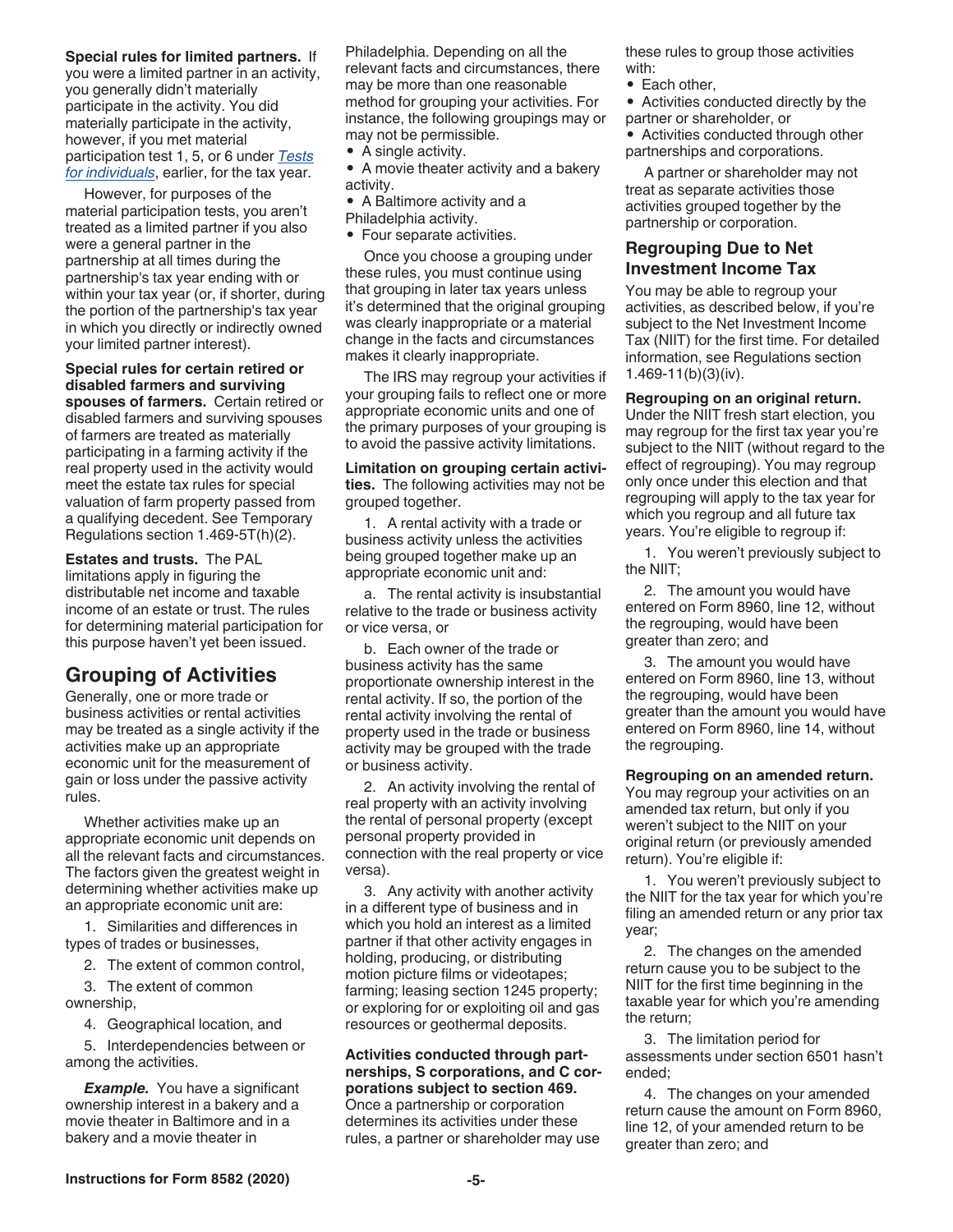<span id="page-5-0"></span>5. The changes on your amended return cause the amount on Form 8960, line 13, of your amended return to be greater than the amount entered on Form 8960, line 14.

This rule applies equally to changes to modified adjusted gross income or net investment income upon an IRS examination.

**Manner of regrouping.** If you regroup your activities under this rule, you must attach to your original or amended return, as applicable, a statement that satisfies the requirements described in *Regrouping* under *Disclosure Requirement* next.

#### **Disclosure Requirement**

For tax years beginning after January 24, 2010, the following disclosure requirements for groupings apply. You're required to report certain changes to your groupings that occur during the tax year to the IRS. If you fail to report these changes, each trade or business activity or rental activity will be treated as a separate activity. You'll be considered to have made a timely disclosure if you filed all affected income tax returns consistent with the claimed grouping and make the required disclosure on the income tax return for the year in which you first discovered the failure to disclose. If the IRS discovered the failure to disclose, you must have reasonable cause for not making the required disclosure. For more information on disclosure requirements, see Revenue Procedure 2010-13, available at *[IRS.gov/irb/](https://www.irs.gov/irb/2010-04_IRB#RP-2010-13 ) [2010-04\\_IRB#RP-2010-13](https://www.irs.gov/irb/2010-04_IRB#RP-2010-13 )*.

**New grouping.** You must file a written statement with your original income tax return for the first tax year in which two or more activities are originally grouped into a single activity. The statement must provide the names, addresses, and employer identification numbers (EINs), if applicable, for the activities being grouped as a single activity. In addition, the statement must contain a declaration that the grouped activities make up an appropriate economic unit for the measurement of gain or loss under the passive activity rules.

**Addition to an existing grouping.**  You must file a written statement with your original income tax return for the tax year in which you add a new activity to an existing group. The statement must provide the name, address, and EIN, if applicable, for the activity that's being added and for the activities in the existing group. In addition, the statement must contain a declaration

that the activities make up an appropriate economic unit for the measurement of gain or loss under the passive activity rules.

**Regrouping.** You must file a written statement with your original income tax return for the tax year in which you regroup the activities. The statement must provide the names, addresses, and EINs, if applicable, for the activities that are being regrouped. If two or more activities are being regrouped into a single activity, the statement must contain a declaration that the regrouped activities make up an appropriate economic unit for the measurement of gain or loss under the passive activity rules. In addition, the statement must contain an explanation of the material change in the facts and circumstances that made the original grouping clearly inappropriate.

# **Passive Activity Income and Deductions**

Take into account only passive activity income and passive activity deductions to figure your net income or net loss from all passive activities or any passive activity.

If your passive activity is reported on Schedule C, E, or F, and the activity has no prior year unallowed losses or any gain or loss from the disposition of assets or an interest in the activity, take into account only the passive activity income and passive activity deductions from the activity to figure the amount to enter on Form 8582 and the worksheets.

If you own an interest in a passive activity through a partnership or an S corporation, the partnership or S corporation will generally provide you with the net income or net loss from the passive activity. If, however, the partnership or S corporation must state an item of gross income or deduction separately to you, and the gross income or deduction is passive activity gross income or a passive activity deduction (respectively), include that amount in the net income or net loss entered on Form 8582 and the worksheets.

*The partnership or S corporation doesn't have a*  **COMPORATION**<br> **CAUTION**<br> **CAUTION**<br> **CAUTION** *unallowed losses from the passive activities of the partnership or S corporation. If you had prior year unallowed losses from these activities, they can be found in column (c) of your 2019 Worksheet 5.*

#### **Passive Activity Income**

To figure your overall gain or loss from all passive activities or any passive activity, take into account only passive activity income. Don't enter income that isn't passive activity income on Form 8582 or the worksheets.

Passive activity income includes all income from passive activities (with certain exceptions described in Temporary Regulations section 1.469-2T(c)(2) and Regulations section 1.469-2(c)(2)), including gain from the disposition of an interest in a passive activity and from the disposition of property used in a passive activity at the time of the disposition.

Passive activity income doesn't include the following.

• Income from an activity that isn't a passive activity.

• Portfolio income, including interest (other than self-charged interest treated as passive activity income, discussed later), dividends, annuities, and royalties not derived in the ordinary course of a trade or business, and gain or loss from the disposition of property that produces portfolio income or is held for investment (see section 163(d)(5)). See Temporary Regulations section  $1.469 - 2T(c)(3)$ .

• Alaska Permanent Fund dividends.

• Personal service income, including salaries, wages, commissions, self-employment income from trade or business activities in which you materially participated for the tax year, deferred compensation, taxable social security and other retirement benefits, and payments from partnerships to partners for personal services. See Temporary Regulations section 1.469-2T(c)(4).

• Income from positive section 481 adjustments allocated to activities other than passive activities. See Temporary Regulations section 1.469-2T(c)(5).

• Income or gain from investments of working capital.

• Income from an oil or gas property if you treated any loss from a working interest in the property for any tax year beginning after 1986 as a nonpassive loss under the rule excluding working interests in oil and gas wells from passive activities (see item 3 under *[Activities That Are Not Passive](#page-1-0)* 

*[Activities](#page-1-0),* earlier). See Regulations section 1.469-2(c)(6).

• Any income from intangible property if your personal efforts significantly contributed to the creation of the property.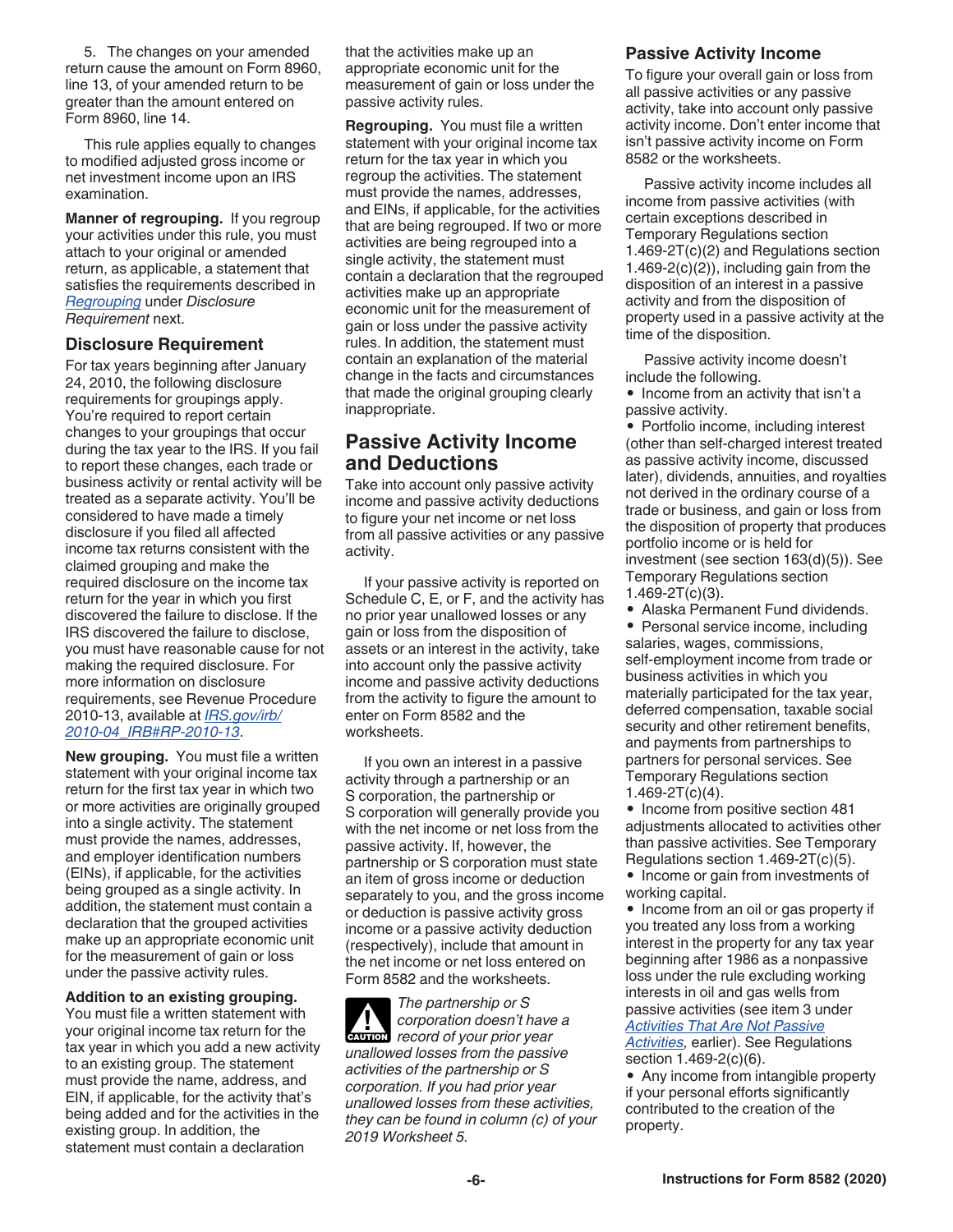<span id="page-6-0"></span>• Any income treated as not from a passive activity under Temporary Regulations section 1.469-2T(f) and Regulations section 1.469-2(f). See *Recharacterization of Passive Income*, later.

• Overall gain from any interest in a PTP (see item 2 under *[Passive activity](#page-12-0)  [loss rules for partners in PTPs,](#page-12-0)* later).

• State, local, and foreign income tax refunds.

• Income from a covenant not to compete.

• Any reimbursement of a casualty or theft loss included in income as recovery of all or part of a prior year loss deduction if the deduction for the loss wasn't treated as a passive activity deduction.

• Cancellation of debt income to the extent that at the time the debt was discharged, the debt wasn't properly allocable under Temporary Regulations section 1.163-8T to passive activities.

## **Recharacterization of Passive Income**

Certain income from passive activities must be recharacterized and excluded from passive activity income. The amount of income recharacterized equals the net income from the sources given below. If during the tax year you received net income from any of these sources (either directly or through a partnership or an S corporation), see Pub. 925 to find out how to report net income or loss from these sources. For more information, see Temporary Regulations section 1.469-2T(f) and Regulations section 1.469-2(f).

Income from the following sources may be subject to the net income recharacterization rules.

• Significant participation passive activities defined in item 4 under *[Tests](#page-3-0) [for individuals](#page-3-0)*, earlier.

• Rental of property if less than 30% of the unadjusted basis of the property is subject to depreciation.

• Passive equity-financed lending activities.

• Rental of property incidental to a development activity.

• Rental of property to a nonpassive activity.

• Acquisition of an interest in a pass-through entity that licenses intangible property.

## **Passive Activity Deductions**

To figure your overall gain or overall loss from all passive activities or any passive activity, take into account only passive activity deductions.

Passive activity deductions include all deductions from activities that are passive activities for the current tax year and all deductions from passive activities that were disallowed under the PAL rules in prior tax years and carried forward to the current tax year. See Regulations section 1.469-1(f)(4).

Passive activity deductions include any loss from a disposition of property used in a passive activity at the time of the disposition and any loss from a disposition of less than your entire interest in a passive activity. See *Dispositions*, later, for the treatment of losses upon disposition of your entire interest in an activity.

Passive activity deductions don't include the following.

• Deductions for expenses (other than interest expense) that are clearly and directly allocable to portfolio income.

• Qualified home mortgage interest, capitalized interest expenses, and other interest expenses (except self-charged interest treated as a passive activity deduction (discussed next) and interest expenses properly allocable to passive activities).

• Losses from dispositions of property that produce portfolio income or property held for investment.

• State, local, and foreign income taxes.

• Charitable contribution deductions.

• Net operating loss deductions, percentage depletion carryovers under section 613A(d), and capital loss carryovers.

• Deductions and losses that would've been allowed for tax years beginning before 1987, but for basis or at-risk limitations.

• Net negative section 481 adjustments allocated to activities other than passive activities. See Temporary Regulations section 1.469-2T(d)(7).

• Deductions for losses attributable to a federally declared disaster.

• The deduction allowed for the deductible part of self-employment taxes.

## **Self-Charged Interest**

Certain self-charged interest income or deductions may be treated as passive activity gross income or passive activity deductions if the loan proceeds are used in a passive activity. Generally, self-charged interest income and deductions result from loans between you and a partnership or S corporation in which you had a direct or indirect ownership interest. This includes both loans you made to the partnership or

S corporation and loans the partnership or S corporation made to you. It also includes loans from one partnership or S corporation to another partnership or S corporation if each owner in the borrowing entity has the same proportional ownership interest in the lending entity.

The self-charged interest rules don't apply to your interest in a partnership or S corporation if the entity made an election under Regulations section 1.469-7(g) to avoid the application of these rules. For more details on the self-charged interest rules, see Regulations section 1.469-7.

# **Former Passive Activities**

A former passive activity is any activity that was a passive activity in a prior tax year but is not a passive activity in the current tax year. A prior year unallowed loss from a former passive activity is allowed to the extent of current year income from the activity.

If current year net income from the activity is less than or equal to the prior year unallowed loss, enter the prior year unallowed loss and any current year net income from the activity on Form 8582 and the applicable worksheets.

If current year net income from the activity is more than the prior year unallowed loss from the activity, enter the prior year unallowed loss and the current year net income up to the amount of prior year unallowed loss on Form 8582 and the applicable worksheets.

If the activity has a net loss for the current year, enter the prior year unallowed loss (but not the current year loss) on Form 8582 and the applicable worksheets.

To report a disposition of a former passive activity, follow the rules under *Dispositions* next.

# **Dispositions**

## **Disposition of an Entire Interest**

If you disposed of your entire interest in a passive activity or a former passive activity to an unrelated person in a fully taxable transaction during the tax year, your losses allocable to the activity for the year aren't limited by the PAL rules.

A fully taxable transaction is a disposition in which you recognize all realized gain or loss.

If you're using the installment method to report this kind of disposition, figure the loss for the current year that isn't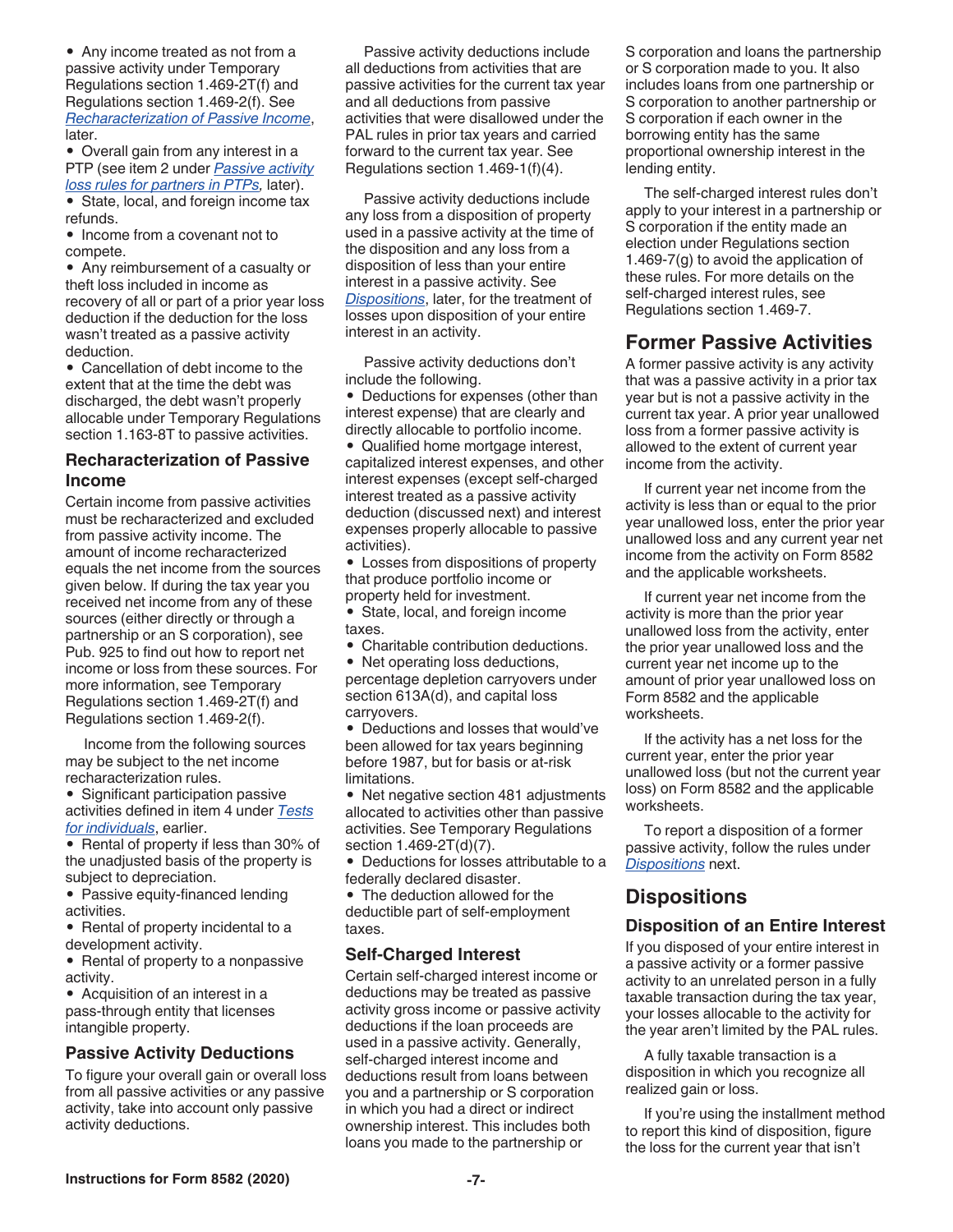<span id="page-7-0"></span>limited by the PAL rules by multiplying your overall loss (which doesn't include losses allowed in prior years) by the following fraction:

Gain recognized in the current year

Unrecognized gain as of the beginning of the current year

A partner in a PTP isn't treated as having disposed of an entire interest in an activity of a PTP until there's an entire disposition of the partner's interest in the PTP.

## **Reporting an Entire Disposition on Form 4797 or Form 8949**

If you completely dispose of your entire interest in a passive activity or a former passive activity, you may have to report net income or loss and prior year unallowed losses from the activity. All the net income and losses are reported on the forms and schedules normally used.

Combine all income and losses (including any prior year unallowed losses) from the activity for the tax year to see if you have an overall gain or loss.

If you have an overall gain, report the income, losses, and prior year unallowed losses on Worksheet 1, 2, or 3.

If you have an overall gain and this is a former passive activity, report all income and losses (including any prior year unallowed losses) on the forms and schedules normally used and don't use Form 8582.

If you have an overall loss when you combine the income and losses, don't use the worksheets or Form 8582 for the activity. All losses (including prior year unallowed losses) are allowed in full. Report the income and losses on the forms and schedules normally used.

An overall loss from an entire disposition of a passive activity is a nonpassive loss if you have an aggregate loss from all other passive activities. When figuring your modified adjusted gross income for line 7 of Form 8582, be sure to take into account the overall loss from the disposition of the activity.

*Example 1. Activity with overall gain.* You sell your entire interest in a rental real estate activity in which you actively participated for a gain of \$15,525. \$7,300 of the gain is section 1231 gain reported on Form 4797,

Part I, and \$8,225 is ordinary recapture income reported on Form 4797, Part II. On line 22 of Schedule E (Form 1040), you report a total loss of \$15,450, which includes a current year \$2,800 net loss and a \$12,650 prior year unallowed loss. You have an overall gain from the disposition  $(\$15,525 - \$15,450 = \$75)$ .

Because you had an overall gain, you make the following entries on Worksheet 1. You enter the \$15,525 gain on the disposition in column (a), the current year loss of \$2,800 in column (b), and the prior year unallowed loss of \$12,650 in column (c).

*Example 2. Activity with overall loss.* You sell your entire interest in an oil and gas limited partnership that was your only passive activity for a gain of \$2,000. You have a current year Schedule E loss of \$3,330 and a Schedule E prior year unallowed loss of \$1,115.

Because you have an overall loss of \$2,445 after combining the gain and losses, none of the amounts are entered on Worksheet 3 or on Form 8582.

You enter the net loss plus the prior year unallowed loss (\$3,330 + \$1,115 = \$4,445) on Schedule E, Part II, column (i), and the \$2,000 gain on the sale on Form 8949, in either Part I or Part II, depending on how long you held the partnership interest.

## **Disposition of Less Than an Entire Interest**

Gains and losses from the disposition of less than an entire interest in an activity are treated as part of the net income or net loss from the activity for the current year.

*A disposition of less than substantially all of an entire*  **k** substantially all of an entire<br> **CAUTION** interest doesn't trigger the *allowance of prior year unallowed losses.*

## **Disposition of Substantially All of an Activity**

You may treat the disposition of substantially all of an activity as a separate activity if you can prove with reasonable certainty:

1. The prior year unallowed losses, if any, allocable to the part of the activity disposed of; and

2. The net income or loss for the year of disposition allocable to the part of the activity disposed of.

# **Specific Instructions**

# **Part I—2020 Passive Activity Loss**

Use Part I to combine the net income and net loss from all passive activities to determine if you have a passive activity loss (PAL) for 2020. Use Worksheets 1, 2, and 3 to determine the entries for lines 1–3 of Part I, as follows.

• Worksheet 1 is used for rental real estate activities with active participation.

• Worksheet 2 is used for commercial revitalization deductions (CRDs) from rental real estate activities (with or without active participation).

• Worksheet 3 is used for all other passive activities.

*If you need additional lines for any of the worksheets, you can either attach copies of page 2 or 3, whichever is applicable, or your own schedule that's in the same format as the worksheet.* **TIP**

## **Worksheet 1**

Individuals and qualifying estates who actively participated in rental real estate activities must include the income or loss from those activities in Worksheet 1 to figure the amounts to enter on lines 1a through 1c of Form 8582. Don't include any commercial revitalization deductions (CRDs) from these activities in the net income or loss reported in Worksheet 1.

Don't enter a prior year unallowed loss in column (c) of Worksheet 1 unless you actively participated in the activity in both the year the loss arose and the current tax year. If you didn't actively participate in both years, enter the prior year unallowed loss in column (c) of Worksheet 3.

*Married individuals who file separate returns and lived with*  **z** separate returns and lived with their spouses at any time during *the tax year don't qualify under the active participation rule and must use Worksheet 3 instead of Worksheet 1.*

**Column (a).** Enter the current year net income from each activity. Enter the total of column (a) on line 1a of Form 8582.

*Example.* A Schedule E rental activity has current year profit of \$5,000 and a Form 4797 gain of \$2,000. You enter \$7,000 in column (a).

**Column (b).** Enter the current year net loss for each activity. Don't enter any prior year unallowed losses in this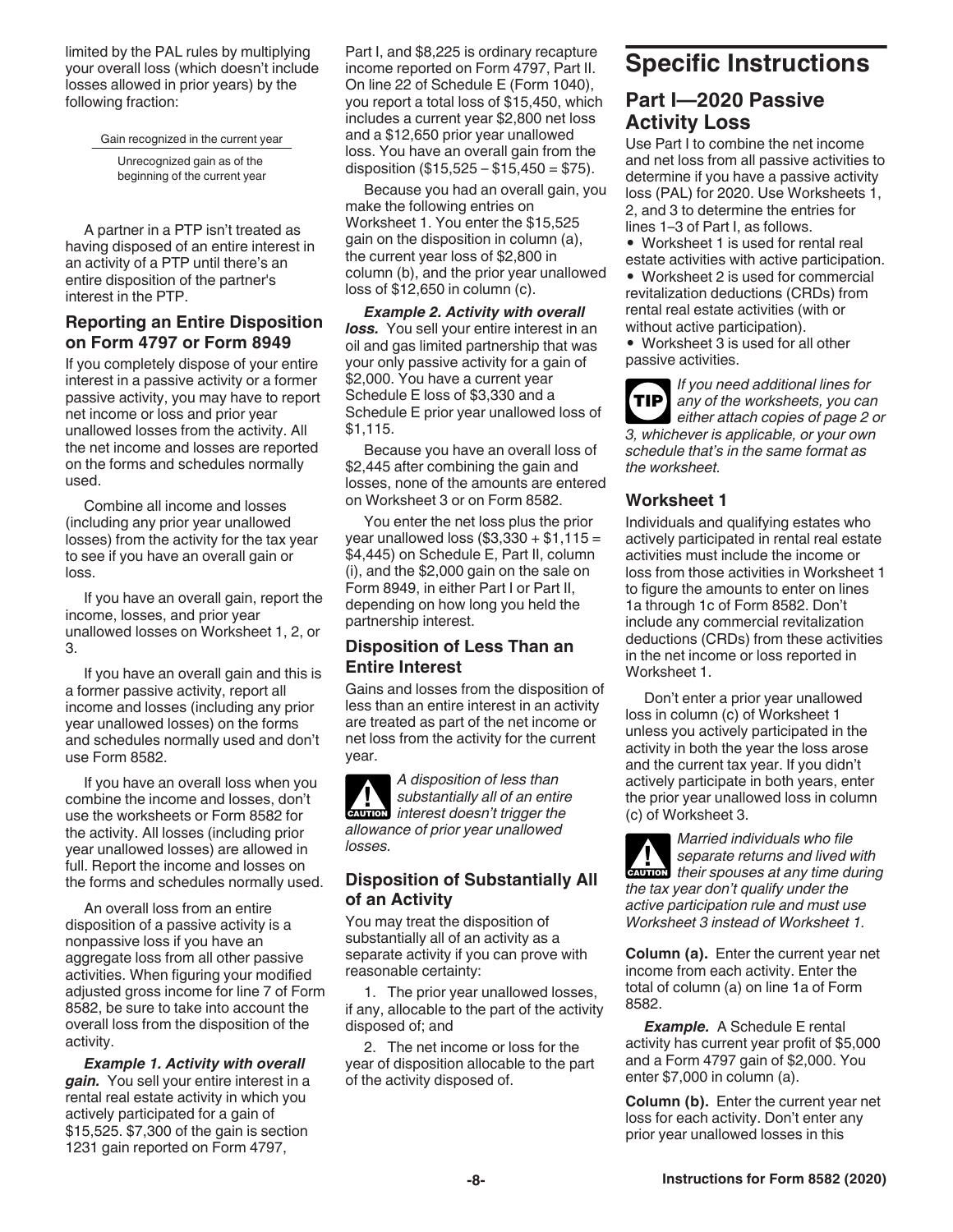<span id="page-8-0"></span>column. Enter the total of column (b) on line 1b of Form 8582.

If an activity has net income on one form or schedule and a net loss on another form or schedule, report the net amounts separately in columns (a) and (b) of Worksheet 1.

*Example.* A Schedule E rental activity has current year income of \$1,000 on line 21 of Schedule E and a current year Form 4797 loss of \$4,500. You enter \$1,000 in column (a) and \$4,500 in column (b).

**Column (c).** Enter the prior year unallowed losses for each activity. You find these amounts on Worksheet 5, column (c), of your 2019 Form 8582. Enter the total of column (c) from your 2020 Worksheet 1 on line 1c of Form 8582.

**Columns (d) and (e).** Combine income and losses in columns (a) through (c) for each activity, and either enter the overall gain for the activity in column (d) or enter the overall loss for the activity in column (e). Don't enter amounts from columns (d) and (e) on Form 8582. These amounts will be used when Form 8582 is completed to figure the loss allowed for the current year.

## **Worksheet 2**

Use Worksheet 2 to figure the amount to enter on lines 2a and 2b for the commercial revitalization deduction (CRD) from rental real estate activities (see *[Commercial revitalization](#page-3-0)  [deduction \(CRD\)](#page-3-0)* under *Special Allowance for Rental Real Estate Activities*, earlier).



*You can't claim a CRD for a building placed in service after*  **building placed in se**<br> **December 31, 2009.** 

Don't include the following amounts on Worksheet 2.

• Income or other deductions from the same activity. Instead, report any net income or net loss from the activity, except for the CRD, in Worksheet 1 if you actively participated in the activity or in Worksheet 3 if you didn't actively participate.

• Any CRD from passive activities other than rental real estate activities. Instead, report these deductions as part of the net income or loss from the passive activity in Worksheet 3.

**Column (a).** Enter the current year CRD from each rental real estate activity. Generally, you can't claim a current year CRD for 2020 unless you are a fiscal year taxpayer or you are a partner or shareholder in a fiscal year

pass-through entity that had a CRD for a building placed in service before 2010 and elected to ratably claim a deduction for the CRD over a period of 120 months that included all or part of 2019. Enter the total of column (a) on line 2a of Form 8582.

**Column (b).** Enter the prior year unallowed CRD for each rental real estate activity. Enter the total of column (b) on line 2b of Form 8582.

**Column (c).** Combine the amounts in columns (a) and (b) for each activity and enter the overall loss for the activity in column (c). These amounts will be used when Form 8582 is completed to figure the loss allowed for the current year.

#### **Worksheet 3**

Use Worksheet 3 to figure the amounts to enter on lines 3a through 3c for:

• Passive trade or business activities,

• Passive rental real estate activities that don't qualify for the special allowance (but don't include CRDs reported in Worksheet 2), and

• Rental activities other than rental real estate activities.

**Column (a).** Enter the current year net income for each activity. Enter the total of column (a) on line 3a of Form 8582. (See the example under *[Column \(a\)](#page-7-0)* for Worksheet 1, earlier.)

**Column (b).** Enter the current year net loss for each activity. Enter the total of column (b) on line 3b of Form 8582. (See the example under *[Column \(b\)](#page-7-0)* for Worksheet 1, earlier.)

**Column (c).** Enter the unallowed losses for the prior years for each activity. You find these amounts on Worksheet 5, column (c), of your 2019 Form 8582. Enter the total of column (c) from your 2020 Worksheet 3 on line 3c of Form 8582.

**Columns (d) and (e).** Combine income and losses in columns (a) through (c) for each activity, and either enter the overall gain for the activity in column (d) or enter the overall loss for the activity in column (e). Don't enter amounts from columns (d) and (e) on Form 8582. These amounts will be used when Form 8582 is completed to figure the loss allowed for the current year.

## **Part II—Special Allowance for Rental Real Estate Activities With Active Participation**

*If your filing status is married filing separately and you lived*  **CAUTION !**

*with your spouse at any time during the year, you are not eligible for the special allowances in Part II and Part III. Do not complete Part II or Part III. Instead, go to Part IV of Form 8582. See the instructions for* [Part IV—Total Losses](#page-9-0)  [Allowed](#page-9-0)*, later.*

Use Part II to figure the maximum amount of rental loss allowed if you have an overall loss on line 1d from your rental real estate activities you actively participated in during 2020.

*If you're claiming both the premium tax credit (PTC) and*  **z** premium tax credit (PTC) and<br>self-employed health insurance *deduction (SEHID) and lines 1d and 4 of Form 8582 are both losses, see*  Self-Employed Health Insurance Deduction and PTC *in Pub. 974. You'll have to complete worksheets in Pub. 974 before you complete Part II of Form 8582.*

Enter all numbers in Part II as positive amounts (that is, greater than zero).

*Example.* Line 5 has a loss of \$42,000 (reported as a positive amount) and line 9 is \$25,000. You enter \$25,000 on line 10 (the smaller of line 5 or line 9, both treated as positive amounts).

**Line 5.** Enter on line 5 the smaller of the loss on line 1d or the loss on line 4.

*Example.* Line 1d has a loss of \$3,000, line 2c is zero, and line 3d has a gain of \$100. The combined loss on line 4 is \$2,900. You enter \$2,900 as a positive number on line 5 (the smaller of the loss on line 1d or the loss on line 4).

**Line 6.** Married persons filing separate returns who lived apart from their spouses at all times during the year must enter \$75,000 on line 6 instead of \$150,000.

**Line 7.** To figure modified adjusted gross income, combine all the amounts used to figure adjusted gross income except don't take into account:

• Passive income or loss included on Form 8582,

• Any rental real estate loss allowed to real estate professionals (defined under *[Activities That Are Not Passive](#page-1-0) [Activities](#page-1-0),* earlier),

- Any overall loss from a PTP,
- The taxable amount of social security and tier 1 railroad retirement benefits,

• Deductible contributions to traditional individual retirement accounts (IRAs) and section 501(c)(18) pension plans,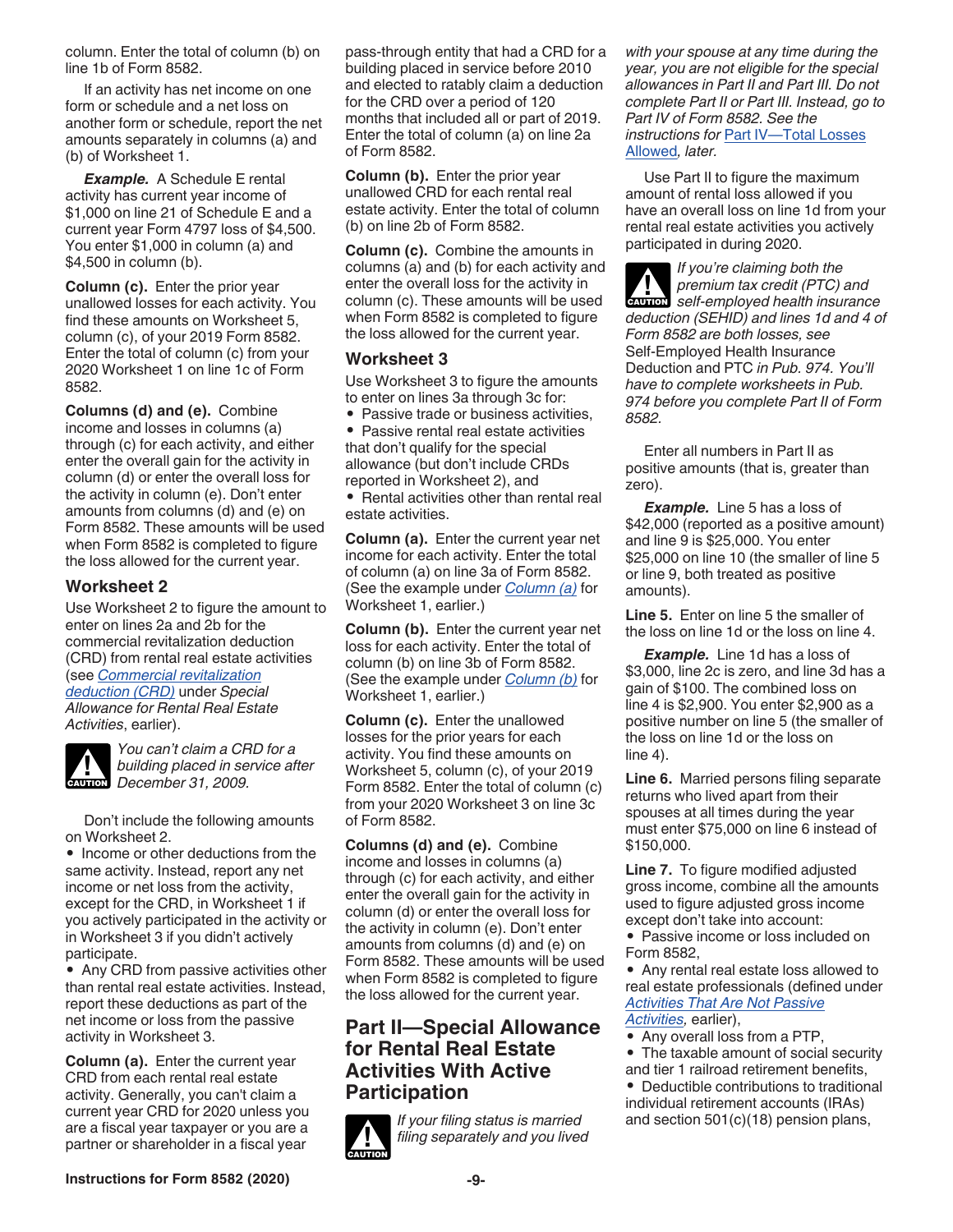<span id="page-9-0"></span>• The deduction allowed for the deductible part of self-employment taxes,

• The exclusion from income of interest from series EE and I U.S. savings bonds used to pay higher education expenses,

• The exclusion of amounts received under an employer's adoption assistance program,

• The student loan interest deduction.

• The tuition and fees deduction, or

• The deduction allowed for foreign-derived intangible income and global intangible low-taxed income.

Include in modified adjusted gross income any portfolio income and expenses that are clearly and directly allocable to portfolio income. Also include any income that's treated as nonpassive income, such as overall gain from a PTP and net income from an activity or item of property subject to the recharacterization of passive income rules.

When figuring modified adjusted gross income, include any overall loss from the entire disposition of a passive activity (considered a nonpassive loss).

*Example.* Your adjusted gross income on line 11 of Form 1040 or Form 1040-SR is \$92,000 and you have taxable social security benefits of \$5,500 on line 6b. Your modified adjusted gross income is \$86,500  $($92,000 - $5,500).$ 

**Line 9.** Don't enter more than \$12,500 on line 9 if you're married filing a separate return and you and your spouse lived apart at all times during the year.

# **Part III—Special Allowance for Commercial Revitalization Deductions From Rental Real Estate Activities**

*If your filing status is married filing separately and you lived CAUTION* filing separately and you lived<br>
with your spouse at any time *during the year, you are not eligible for the special allowances in Part II and Part III. Do not complete Part II or Part III. Instead, go to Part IV of Form 8582. See the instructions for* Part IV—Total Losses Allowed *next.*

Use Part III to figure the maximum commercial revitalization deduction (CRD) allowed from a rental real estate activity.

Enter all numbers in Part III as positive amounts (that is, greater than zero).

**Line 11.** Enter \$12,500 (reduced by the amount, if any, on line 10) on line 11 if you're married filing a separate return and you and your spouse lived apart at all times during the year.

# **Part IV—Total Losses Allowed**

Use Part IV to figure the amount of the losses from all passive activities (as determined in Part I) allowed for 2020.

**Line 16.** Use the worksheets on Form 8582 and the following instructions for those worksheets to figure the unallowed loss to be carried forward and the allowed loss to report on your forms and schedules for 2020.

## **Worksheets 1, 2, and 3**

Worksheets 1 and 3, columns (d) and (e), show whether an activity had an overall gain or loss. Worksheet 2, column (c), shows the CRDs from rental real estate activities. If you have activities that show overall gain in column (d) of Worksheet 1 or 3, report all the income and losses listed in columns (a), (b), and (c) for those activities on the proper forms and schedules, including Form 8582.

If you have activities that show an overall loss in column (e) of Worksheet 1 or 3 or column (c) of Worksheet 2, you must allocate your allowed loss on line 16 of Form 8582 to those activities by completing Worksheets 4, 5, and 6 or 7.

Complete Worksheet 4 only if you entered an amount (other than zero) on line 10 or 14 of Form 8582. Otherwise, skip Worksheet 4 and complete Worksheet 5 for all activities in Worksheet 1 or 3 that have overall losses in column (e) and all activities in Worksheet 2.

## **Worksheet 4**

Use Worksheet 4 to allocate the special allowance on line 10 or line 14 of Form 8582 among your rental real estate activities.

In the first column of Worksheet 4, enter the name of each activity. In the second column, enter the form or schedule and line number on which the loss will be reported.

**Example.** You receive a Schedule K-1 from partnership P that reports losses from two rental real estate activities, Activity X and Activity Y. The losses from partnership P are reported on line 28A of Schedule E. In the first two columns of Worksheet 4, enter:

| <b>Name of Activity</b> | <b>Form or Schedule</b> |  |
|-------------------------|-------------------------|--|
| Activity X              | Sch E, line 28A         |  |
| <b>Activity Y</b>       | Sch E, line 28A         |  |

If the loss from an activity is reported in more than one place, identify both locations in the second column (for example, Sch E, line 28A/Form 4797, line 2). If you need additional space, show this information on an attached statement.

Enter all activities with overall losses from Worksheets 1 and 2 as follows.

• If you entered an amount on line 10, list on Worksheet 4 all activities with an overall loss in column (e) of Worksheet 1.

• If you entered an amount on line 14, list on Worksheet 4 all activities with an overall loss in column (c) of Worksheet 2.

• If you entered amounts on both lines 10 and 14 of Form 8582, you must complete two separate Worksheets 4. For the second worksheet, you may either attach an extra copy of page 2 of Form 8582 or your own schedule in the same format as Worksheet 4. On the first Worksheet 4, list all activities with an overall loss in column (e) of Worksheet 1. On the second Worksheet 4, list all activities with an overall loss in column (c) of Worksheet 2.

**Column (a).** Enter the overall loss from column (e) of Worksheet 1 or column (c) of Worksheet 2 for each activity.

**Column (b).** Divide each of the individual losses shown in column (a) by the total of all the losses in column (a), and enter this ratio for each activity in column (b). The total of all the ratios in column (b) must equal 1.00.

**Column (c).** Multiply each ratio in column (b) by the amount on line 10 or line 14 of Form 8582, and enter the results in column (c). The total of column (c) must be the same as line 10 or line 14 of Form 8582.

*Column (c) total is the same as column (a) total.* If the total losses in column (c) are the same as those in column (a), the losses in Worksheets 1 and 2 are allowed in full and aren't carried over to Worksheet 5. Report all amounts in columns (a), (b), and (c) of Worksheet 1 and columns (a) and (b) of Worksheet 2 on the proper forms and schedules.

*Column (c) total is less than column (a) total.* If the total losses in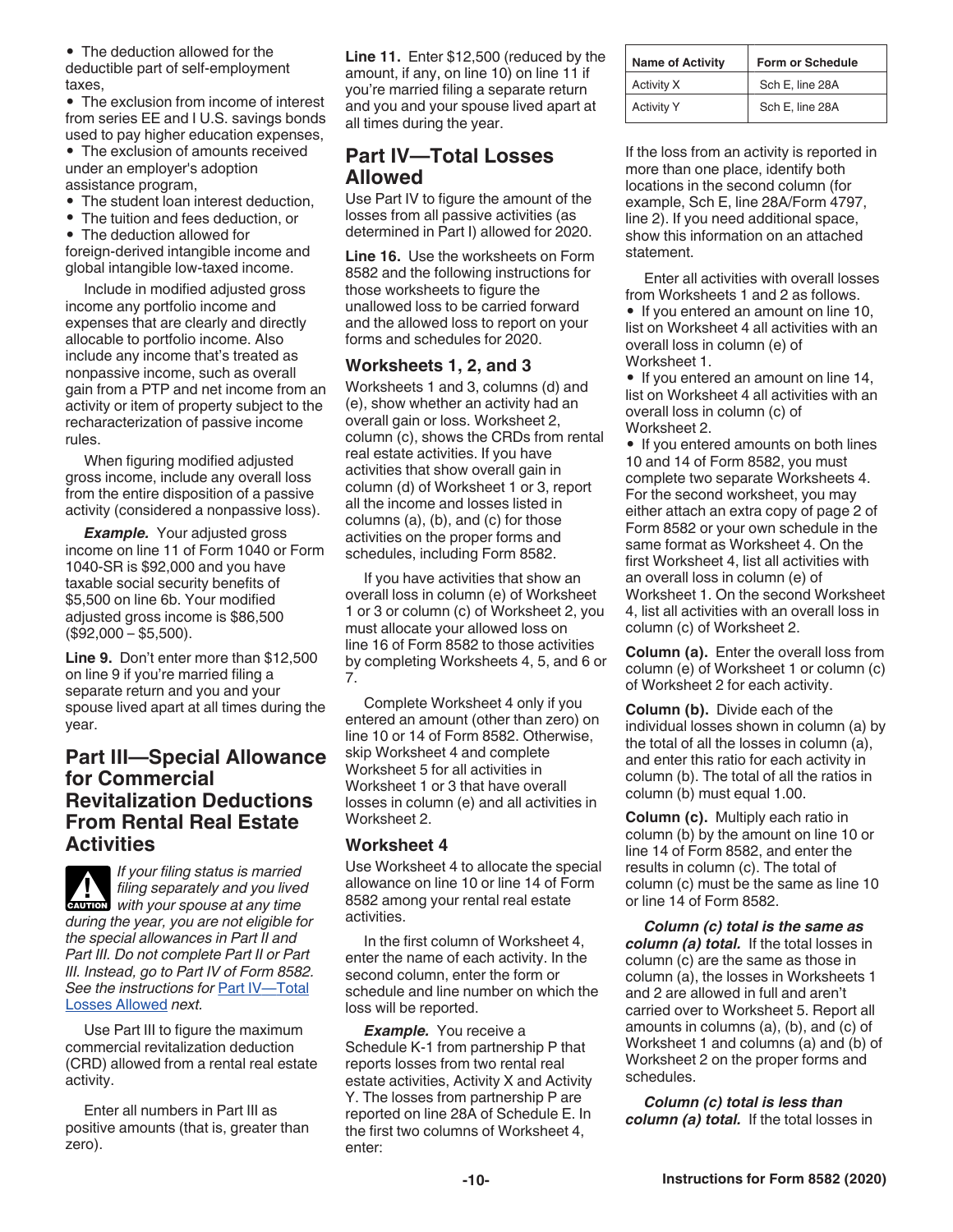column (c) are less than the total losses in column (a), complete column (d).

**Column (d).** Subtract column (c) from column (a) and enter the results in column (d). Also enter the amounts from column (d) of Worksheet 4 in column (a) of Worksheet 5.

## **Worksheet 5**

Complete Worksheet 5 if any activities have an overall loss in column (e) of Worksheet 3 or losses in column (d) of Worksheet 4 (in column (e) of Worksheet 1 or column (c) of Worksheet 2 if you didn't have to complete Worksheet 4).

On Worksheet 5, enter the name of each activity and the form or schedule and line number on which the loss will be reported. See the **Example** for Worksheet 4. Identify any deduction from Worksheet 2 on a separate line (even if the amount is from an activity also shown on Worksheet 1 or 3) and add "CRD" after the name of the activity.

**Column (a).** Enter the amounts, if any, from column (d) of Worksheet 4 (from column (e) of Worksheet 1 or column (c) of Worksheet 2 if you didn't have to complete Worksheet 4). Also enter the losses, if any, from column (e) of Worksheet 3.

**Column (b).** Divide each of the individual losses shown in column (a) by the total of all the losses in column (a) and enter this ratio for each activity in column (b). The total of all the ratios must equal 1.00.

**Column (c).** Complete the following computation.

| A. Enter as a positive amount<br>line 4 of Form 8582          |  |
|---------------------------------------------------------------|--|
| <b>B.</b> Add lines 10 and 14 of<br>Form $8582$               |  |
| C. Subtract line <b>B</b> from<br>$\mathsf{line}\,\mathbf{A}$ |  |

Multiply each ratio in column (b) by the amount on line C above, and enter the result in column (c).

#### **Worksheets 6 and 7**

These worksheets figure your unallowed and allowed losses for each activity.

If you have losses from any activity that are reported on two or more different forms or schedules, use Worksheet 7 instead of Worksheet 6 for that activity.

Also use Worksheet 7 instead of Worksheet 6 for any activity with two or more transactions that are reported on the same form or schedule but must be separately identified for tax purposes. Transactions that must be separately identified include capital losses that are 28% rate losses and those that aren't.

**Note.** 28% rate gain or loss includes all collectibles gains and deductible long-term losses and section 1202 gain on the sale of qualified small business stock. See the Instructions for Schedule D for details.

#### **Worksheet 6**

Use Worksheet 6 for any activity listed in Worksheet 5 if all the loss from that activity is reported on one form or schedule and no transactions need to be identified separately (as discussed in Worksheet 7, later). Also see *Identification of Disallowed Passive Activity Deductions* in Pub. 925 for more information.

*Example.* You will report all the allowed loss from an activity listed in Worksheet 5 on Schedule E. Use Worksheet 6 to determine the allowed loss, even if part of the loss is a current year Schedule E loss and part of it is a prior year unallowed Schedule E loss.

On Worksheet 6, enter the name of each activity and the form or schedule and line number on which the loss is reported. See the **Example** for Worksheet 4. Identify each CRD from Worksheet 5 on a separate line and add "CRD" after the name of the activity.

**Column (a).** For each activity entered in Worksheet 6, enter the net loss plus the prior year unallowed loss for the activity. Figure this amount by adding the losses in columns (b) and (c) of Worksheets 1 and 3 or enter the loss from column (c) of Worksheet 2.

**Column (b).** For each activity entered in Worksheet 6, enter the amount from column (c) of Worksheet 5 for the activity. These are your unallowed losses for 2020. Keep a record of these amounts so the losses can be used to figure your PAL next year.

**Column (c).** Subtract column (b) from column (a). These amounts are the losses allowed for 2020 under the passive loss rules. Report the amounts in this column on the forms and schedules normally used, subject to any further limitations described in *[Coordination With Other Limitations](#page-0-0)*, earlier.

See the forms and schedules listed under *[How To Report Allowed Losses,](#page-11-0)*  later.

#### **Worksheet 7**

Use Worksheet 7 for any activity listed in Worksheet 5 that has losses that are reported on two or more different forms and schedules or are identified separately on the same form or schedule (for example, 28% rate and non-28%-rate capital losses reported on Form 8949). Worksheet 7 allocates the allowed and unallowed loss for the activity and allocates the allowed loss to the different forms or schedules (or where identified separately on the same form or schedule) used to report the losses.

Only losses that would cause a difference in tax liability if they were reported on a different form or schedule or are identified separately on the same form or schedule are kept separate. Those forms, schedules, and parts are the following.

• Schedules C, E, and F.

• Form 8949 (Parts I and II (28% rate losses and non-28%-rate losses)).

**Note.** You must generally make a separate entry in Form 8949, Part I or Part II, for each transaction reported. See the Instructions for Form 8949. • Forms 4684 (Section B), 4797 (Parts I and II), and 4835.

Use a separate copy of Worksheet 7 for each activity for which you have losses reported on two or more different forms or schedules or which are identified separately on the same form or schedule.

On Worksheet 7, enter the form or schedule and line number on the dotted line above each line 1a (for example, Schedule D, line 12, to report a long-term capital loss from a partnership).

**Line 1a, column (a).** Enter the net loss plus any prior year unallowed loss from the activity that's reported on the same form or, in the case of Form 4797 and Form 8949, the same part.

If you have a Form 8949 28% rate loss and a Form 8949 non-28%-rate loss, see *[Example of Form 8949](#page-11-0) [transactions](#page-11-0),* later, before completing Worksheet 7.

**Line 1b, column (a).** Enter any net income from the activity that's reported on the same form or schedule (or on the same part of the same form or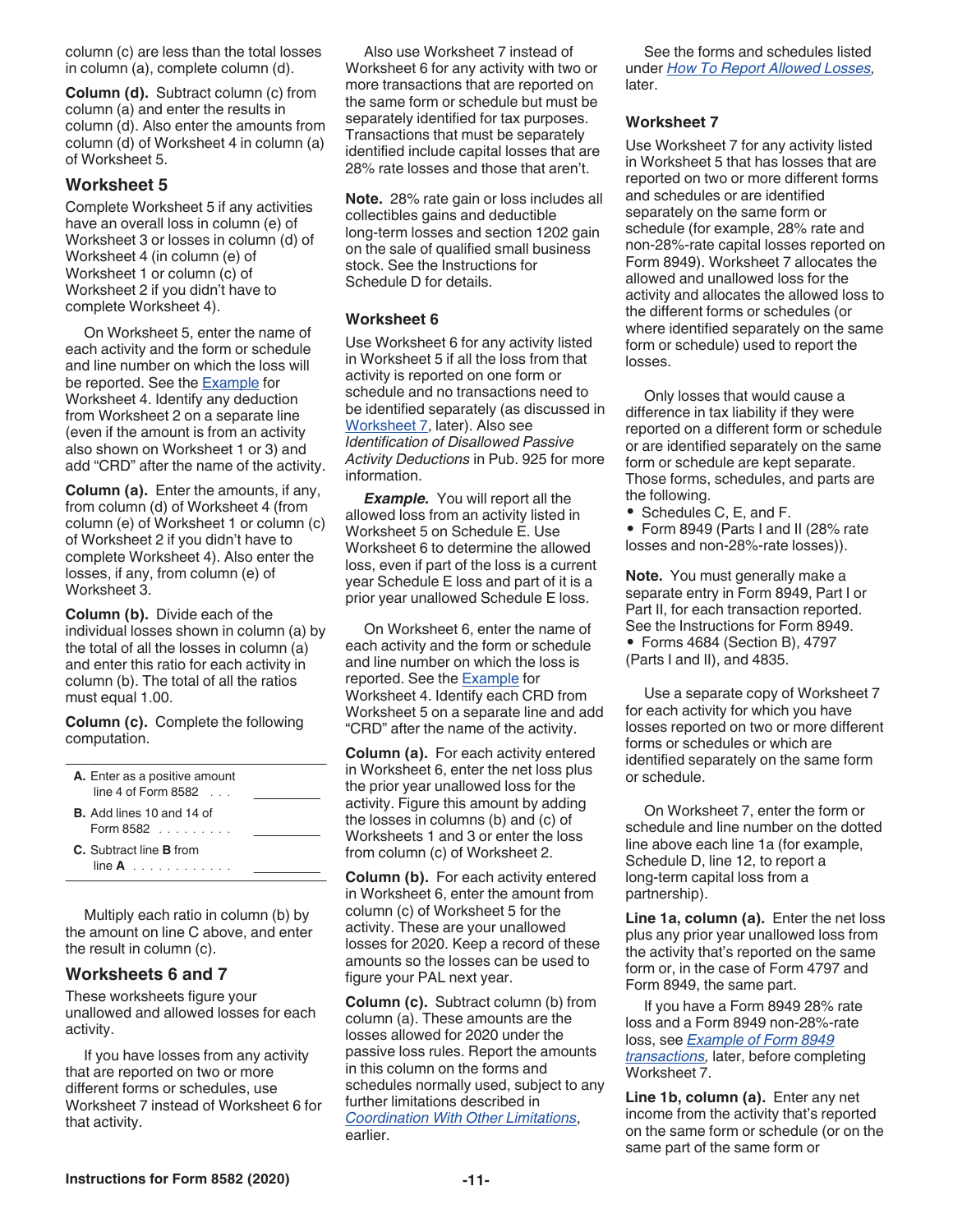<span id="page-11-0"></span>schedule) as the loss on line 1a, column (a).

*Example.* You enter a prior year unallowed loss from Form 4797, Part I, on line 1a. If the activity has a current year Form 4797, Part I, gain, enter the gain on line 1b, column (a). If the activity doesn't have a Form 4797, Part I, gain, enter -0- on line 1b, column (a).

**Column (b).** Subtract line 1b, column (a), from line 1a, column (a), and enter the result in column (b). If line 1b, column (a), is more than line 1a, column (a), enter -0- in column (b).

**Column (c).** Divide each of the losses entered in column (b) by the total of column (b) and enter the ratio in column (c). The total of this column must be 1.00.

**Column (d).** Multiply the unallowed loss for this activity, found in Worksheet 5, column (c), by each ratio in column (c) of Worksheet 7. If -0- is entered in column (b) of Worksheet 7, also enter -0- for that form or schedule in column (d).

The amount in column (d) is the unallowed loss for 2020. Keep a record of this worksheet so you can use the losses to figure your PAL next year.

**Column (e).** Subtract the amount in column (d) from the loss entered on line 1a, column (a). This amount is the loss allowed for 2020 under the passive loss rules. Report the amounts in this column on the forms or schedules normally used, subject to any further limitations described in *[Coordination](#page-0-0)  [With Other Limitations](#page-0-0)*, earlier. The forms and schedules you use must show the losses from this column and the income, if any, for that activity from column (a) of Worksheet 1 or Worksheet 3.

#### *Example of Form 8949*

*transactions.* The taxpayer had the following Form 8949 transactions from passive activities in 2020.

#### *Activity I*

A passive activity prior year unallowed long-term capital loss (a 28% rate loss) of \$1,000 and a current year long-term capital loss (a non-28%-rate loss) of \$3,000.

#### *Activity II*

A current year collectibles loss (a 28% rate loss) of \$230 and net income of \$1,100 from Schedule E (Form 1040).

#### *Worksheet 3*

Activity I has an overall loss of \$4,000 (current year long-term capital loss of \$3,000 and a prior year

unallowed long-term capital loss of \$1,000). Activity II has an overall gain of \$870 (current year net income of \$1,100 less a current year long-term capital loss of \$230). Line 16 of Form 8582 shows an allowed loss of \$1,100.

Since Activity II has an overall gain, the amounts shown in columns (a) and (b) of Worksheet 3 for that activity are reported on the proper forms and schedules and aren't shown on any other worksheet.

#### *Worksheet 5*

Activity I has an unallowed loss of \$3,130 (line 4 of Form 8582 (\$3,130) less the sum of lines 10 and 14 of Form 8582 (-0-) x 100%).

#### *Worksheet 7*

This worksheet is used to figure the portion of the unallowed loss attributable to the 28% rate loss and the portion attributable to the non-28%-rate loss.

The loss attributable to the 28% rate loss (\$1,000) and the loss attributable to the non-28%-rate loss (\$3,000) are separate entries in Worksheet 7. The ratio of each loss to the total of the two losses is figured as follows.  $$1,000/\$4,000 = 0.25$  and  $$3,000$ /\$4,000 = 0.75. Each of these ratios is multiplied by the unallowed loss for Activity I, shown in column (c) of Worksheet 5 (\$3,130).

Unallowed losses for Activity I are the following.

• 28% rate loss: 0.25 x \$3,130 =

\$782.50.

• Non-28%-rate loss: 0.75 x \$3,130 = \$2,347.50.

Allowed losses for Activity I are the following.

• 28% rate loss: \$1,000 − \$782.50 = \$217.50.

• Non-28%-rate loss: \$3,000 −  $$2,347.50 = $652.50.$ 

The total loss allowed for Activity I (\$870) is entered in Part II of Form 8949. The allowed 28% rate loss (\$217.50) is entered on the 28% Rate Gain Worksheet (see the instructions for Schedule D, line 18). Keep a record of the unallowed 28% rate and non-28%-rate losses to figure the PAL for next year.

See the forms and schedules listed under *How To Report Allowed Losses*  next.

# **How To Report Allowed Losses**

**Line 4 is income.** If line 4 of Form 8582 shows net income or zero, all the losses in columns (b) and (c) of Worksheets 1 and 3 and all the deductions in columns (a) and (b) of Worksheet 2 are allowed in full under the passive loss rules. Report the income and losses in columns (a), (b), and (c) of Worksheets 1 and 3 and deductions in columns (a) and (b) of Worksheet 2 on the forms and schedules normally used.

**Line 16 is the same as the total of lines 1b, 1c, 2a, 2b, 3b, and 3c.** In this case, all the losses in columns (b) and (c) of Worksheets 1 and 3 and all the deductions in columns (a) and (b) of Worksheet 2 are allowed in full under the passive loss rules. Report the income and losses in columns (a), (b), and (c) of Worksheets 1 and 3 and deductions in columns (a) and (b) of Worksheet 2 on the forms and schedules normally used.

**Columns (a) and (c) of Worksheet 4 are the same amount.** In this case, all the losses in columns (b) and (c) of Worksheet 1 and all the deductions in columns (a) and (b) of Worksheet 2 are allowed in full under the passive loss rules. Report the income and losses in columns (a), (b), and (c) of Worksheet 1 and the deductions in columns (a) and (b) of Worksheet 2 on the forms and schedules normally used.

**Losses allowed in column (c) of Worksheet 6.** The amounts in column (c) of Worksheet 6 are the losses or deductions allowed for 2020 for the activities listed in that worksheet. Report the loss allowed from column (c) of Worksheet 6 and the income, if any, for that activity from column (a) of Worksheet 1 or 3, on the form or schedule normally used.

**Losses allowed in column (e) of Worksheet 7.** The amounts in column (e) of Worksheet 7 are the losses or deductions allowed for 2020 for the activity listed on that worksheet. Report the losses allowed from column (e) of Worksheet 7 and the income, if any, for that activity from column (a) of Worksheet 1 or 3, on the forms or schedules normally used.

**Schedules C and F, and Form 4835.** 

Enter on the net profit or loss line of your Schedule C or F, or line 34c of Form 4835, the allowed passive loss from the worksheet. To the left of the entry space, enter "PAL."

If the net profit or loss line on your form or schedule shows net profit for the year, reduce the net profit by the allowed loss from Worksheet 6 or 7, and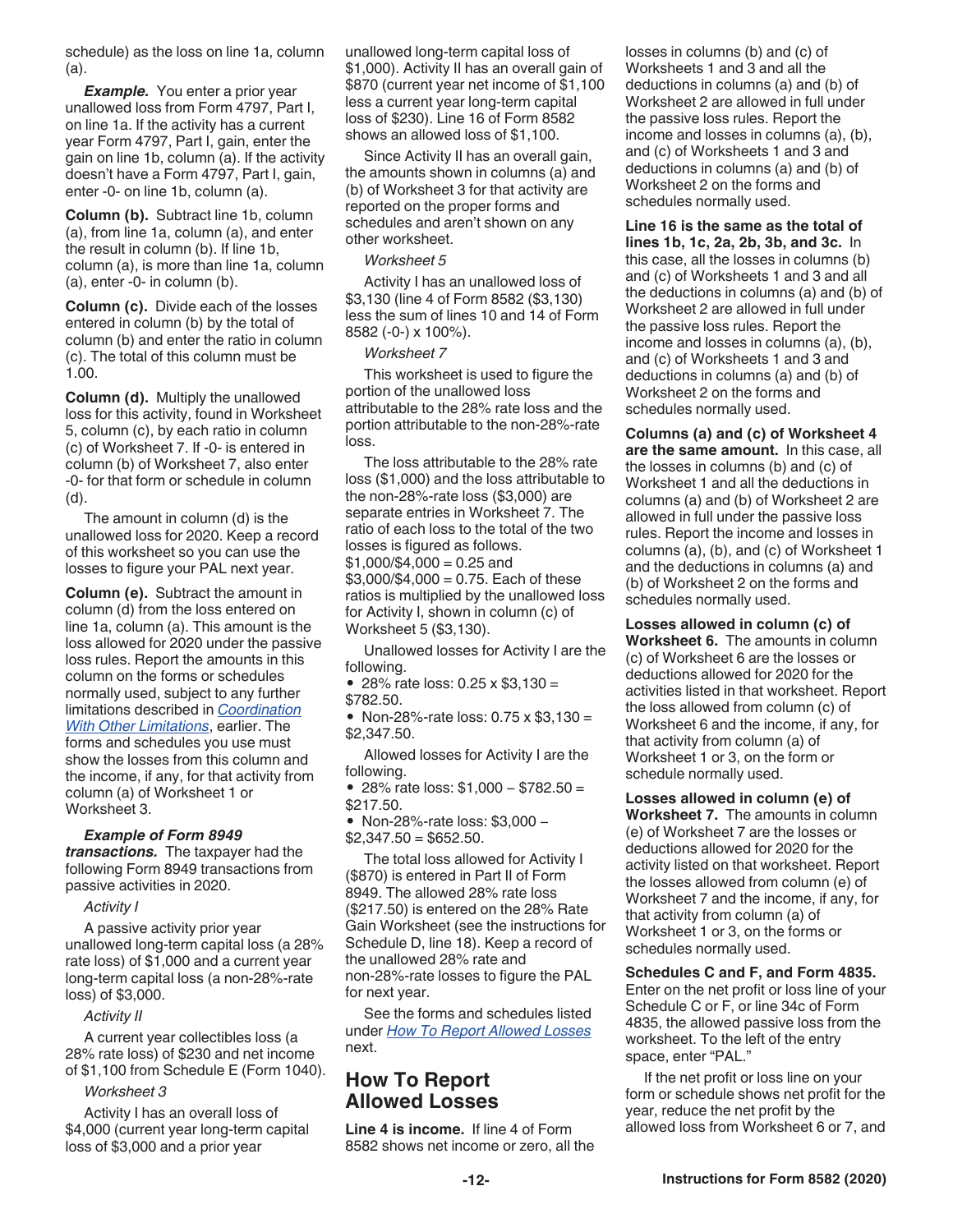<span id="page-12-0"></span>enter the result on the net profit or loss line.

*Example.* Schedule C shows net profit for the year of \$5,000 from a passive activity. The activity also has a Form 4797 gain of \$2,500 and a prior year unallowed Schedule C loss of \$6,000. The loss allowed for 2020 is \$6,000. You enter a net loss of \$1,000 on line 31 of Schedule C (the \$5,000 net profit for the year less the \$6,000 loss allowed for the year). To the left of the entry space, you enter "PAL."

#### See *Form 4797 and Form 8949*,

later, if you also had passive gains and losses from the sale of assets or of an interest in a passive activity.

**Schedule E, Part I.** Enter the allowed loss from the worksheet on line 22 of Schedule E. An activity that has net profit for the year and prior year unallowed losses will have net profit on line 21 and the allowed loss on line 22. The allowed loss on line 22 will include the loss allowed to the extent of the net profit. Line 24 of Schedule E will show total profit and line 25 will show total losses allowed (both passive and nonpassive). Line 26 will show the total net profit or loss.

**Schedule E, Parts II and III.** Any item of income shown on your Schedule K-1 that's passive income must be entered as passive income in the appropriate column of Schedule E, Part II or III. Enter the passive loss allowed from Worksheet 6 or 7 in the appropriate column for passive losses. The passive losses allowed include the loss allowed to the extent of any net income from the activity. Passive net income or loss reportable on Schedule E, Part II, includes any self-charged interest income and deductions treated as passive activity income and deductions. See *[Self-Charged Interest](#page-6-0)*, earlier.

See *Form 4797 and Form 8949*, later, if you also had passive gains or losses from the sale of assets or of an interest in a passive activity.

**Form 4684, Section B.** Any passive activity gain from Form 4684 is unchanged. It was used on Form 8582 to determine allowable PALs. If you don't have passive losses on Form 4684, complete Form 4684 and follow the instructions for that form for where to report the gain.

If you have passive losses on Form 4684, cross through the amount you first entered on line 31, 32, 38a, 38b, or 39 of that form, and enter the allowed loss from the worksheet. To the left of the entry space, enter "PAL."

**Form 4797 and Form 8949.** If you sold assets from a passive activity or you sold an interest in your passive activity, all gains from the activity must be entered on the appropriate line of Form 4797 or Form 8949. Identify the gain as "FPA." Enter any allowed losses for Form 4797 or Form 8949 on the appropriate line. On Form 8949, include "PAL" in the description of the property in column (a). On Form 4797, enter "PAL" to the left of the entry space (for example, line 2 or line 10).

**Entire disposition with an overall loss.** If you made an entire disposition of your interest in a passive activity and that activity had an overall loss, none of the gains, if any, or losses were entered on Form 8582 or the worksheets. However, all the gains and losses must be reported on the forms or schedules normally used. To the left of the entry space, enter "EDPA."

**Entire disposition with an overall gain.** Gains and losses from this activity were included on Form 8582 so that the gains might offset other PALs. Report all the gains and losses on the forms and schedules normally used, and to the left of the entry space, enter "EDPA."

# **Publicly Traded Partnerships (PTPs)**

A PTP is a partnership whose interests are traded on an established securities market or are readily tradable on a secondary market (or its substantial equivalent).

An established securities market includes any national securities exchange and any local exchange registered under the Securities Exchange Act of 1934 or exempted from registration because of the limited volume of transactions. It also includes any over-the-counter market.

A secondary market generally exists if a person stands ready to make a market in the interest. An interest is treated as readily tradable if the interest is regularly quoted by persons, such as brokers or dealers, who are making a market in the interest.

The substantial equivalent of a secondary market exists if there's no identifiable market maker, but holders of interests have a readily available, regular, and ongoing opportunity to sell or exchange interests through a public means of obtaining or providing information on offers to buy, sell, or exchange interests. Similarly, the

substantial equivalent of a secondary market exists if prospective buyers and sellers have the opportunity to buy, sell, or exchange interests in a timeframe and with the regularity and continuity that the existence of a market maker would provide.

#### **Special Instructions for PTPs**

Section 469(k) provides that the passive activity limitations must be applied separately to items from each PTP. PALs from a PTP generally may be used only to offset income or gain from passive activities of the same PTP. The special allowance (including CRDs) for rental real estate activities doesn't apply to PALs from a PTP.

**Passive activity loss rules for partners in PTPs.** Don't report passive income, gains, or losses from a PTP on Form 8582. Instead, use the following rules to figure and report your income, gains, and losses from passive activities you held through each PTP you owned during the tax year.

1. Combine any current year income, gains and losses, and any prior year unallowed losses to see if you have an overall loss from the PTP. Include only the same types of income and losses you would include to figure your net income or loss from a non-PTP passive activity. See *[Passive Activity](#page-5-0)  [Income and Deductions](#page-5-0)*, earlier.

2. If you have an overall gain, the net gain portion (total gain minus total losses) is nonpassive income.

It's important to figure the nonpassive income because it must be included in modified adjusted gross income to figure the special allowance for active participation in a non-PTP rental real estate activity on Form 8582. Also, you may be able to include the nonpassive income in investment income when figuring your investment interest expense deduction. See Form 4952, Investment Interest Expense Deduction.

Report all gains and allowed losses from the activity on the forms or schedules normally used, and to the left of each entry space, enter "From PTP."

*Example.* You have Schedule E income of \$8,000 and a Form 4797 prior year unallowed loss of \$3,500 from the passive activities of a PTP. You have a \$4,500 overall gain (\$8,000 − \$3,500) that's nonpassive income. On Schedule E, Part II, you report the \$4,500 net gain as nonpassive income in column (k). In column (h), you report the remaining Schedule E gain of \$3,500 (\$8,000 − \$4,500) as passive income. On the appropriate line of Form